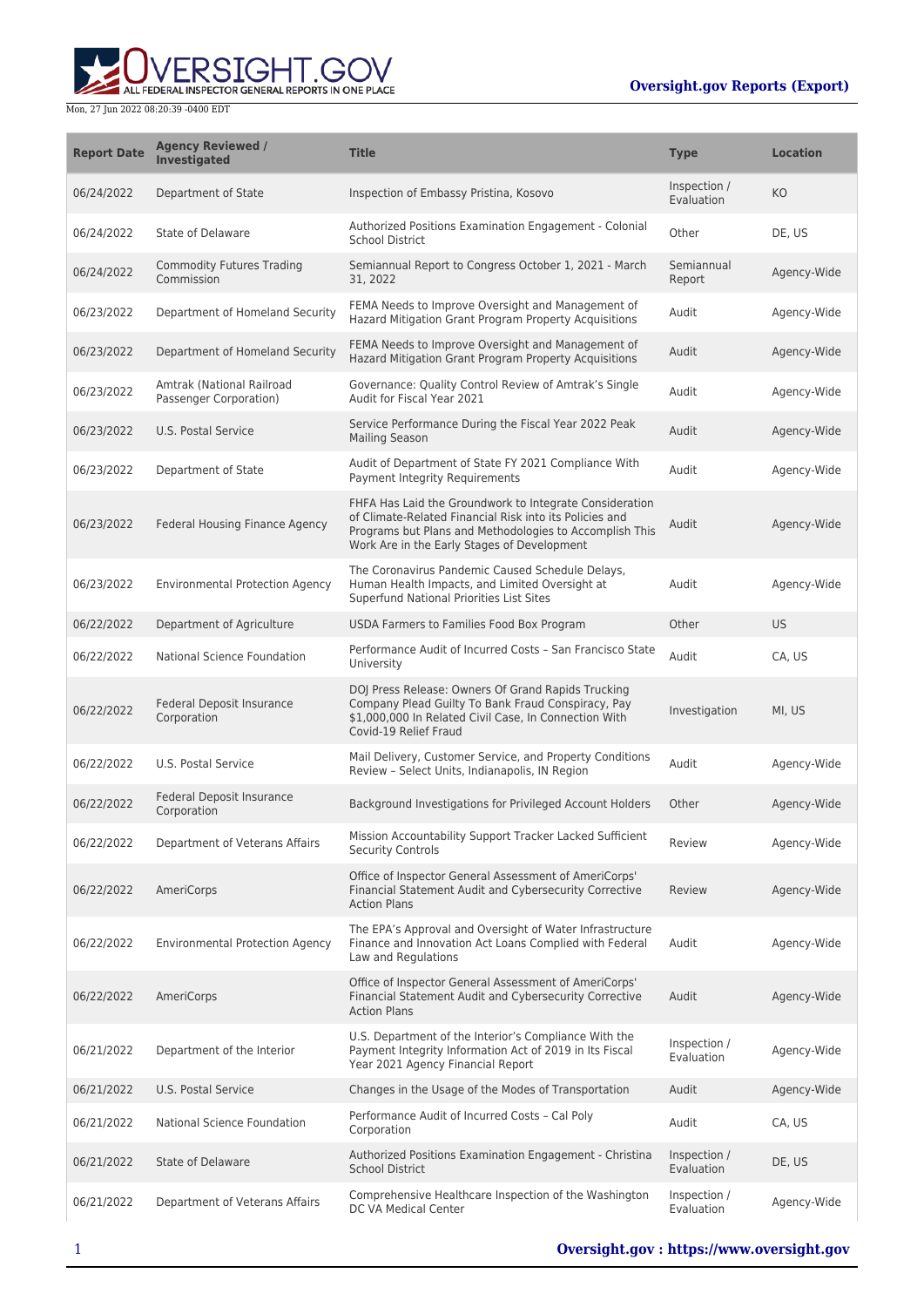

| <b>Report Date</b> | <b>Agency Reviewed /</b><br><b>Investigated</b>              | <b>Title</b>                                                                                                                                        | <b>Type</b>                | <b>Location</b>                    |
|--------------------|--------------------------------------------------------------|-----------------------------------------------------------------------------------------------------------------------------------------------------|----------------------------|------------------------------------|
| 06/17/2022         | Internal Revenue Service                                     | Fiscal Year 2022 Review of Compliance With Legal<br>Guidelines When Conducting Seizures of Taxpayers'<br>Property                                   | Audit                      | Agency-Wide                        |
| 06/17/2022         | U.S. International Development<br><b>Finance Corporation</b> | DFC Complied with Payment Integrity Information Act of<br>2019 Requirements in Fiscal Year 2021                                                     | Audit                      |                                    |
| 06/17/2022         | Federal Deposit Insurance<br>Corporation                     | DOJ Press Release: Owner of Tech Services Company<br>Sentenced to More than Three Years in Prison for \$13<br>Million COVID-Relief Fraud Scheme     | Investigation              | MA, US                             |
| 06/17/2022         | Federal Deposit Insurance<br>Corporation                     | DOJ Press Release: Man Arrested for Allegedly Distributing<br>Over \$230 Million of Adulterated HIV Medication                                      | Investigation              | FL, US                             |
| 06/17/2022         | U.S. Agency for International<br>Development                 | USAID OIG Semiannual Report to Congress: October 1,<br>2021- March 31, 2022                                                                         | Semiannual<br>Report       | Agency-Wide                        |
| 06/16/2022         | <b>Railroad Retirement Board</b>                             | The Railroad Retirement Board was Not Compliant with<br>the Payment Integrity Information Act for Fiscal Year 2021                                  | Audit                      | Agency-Wide                        |
| 06/16/2022         | Department of Homeland Security                              | Semiannual Report to Congress October 1, 2021 - March<br>31, 2022                                                                                   | Other                      | Agency-Wide                        |
| 06/16/2022         | Architect of the Capitol                                     | Audit of Fiscal Year 2021 Financial Statements                                                                                                      | Audit                      | Agency-Wide                        |
| 06/16/2022         | Architect of the Capitol                                     | Fiscal Year 2021 Financial Statements Audit Management<br>Letter                                                                                    | Audit                      | Agency-Wide                        |
| 06/16/2022         | Denali Commission                                            | <b>Investigative Summary</b>                                                                                                                        | Investigation              | Agency-Wide                        |
| 06/16/2022         | Department of Justice                                        | Audit of the Office of Justice Programs Grant Awarded to<br>the Pinellas Ex-Offender Re-Entry Coalition, Inc.,<br>Clearwater, Florida               | Audit                      | FL, US                             |
| 06/15/2022         | Board of Governors of the Federal<br>Reserve System          | Security Control Review of the Board's Secure Document<br>System                                                                                    | Audit                      | Agency-Wide                        |
| 06/15/2022         | Board of Governors of the Federal<br><b>Reserve System</b>   | Testing Results for the Board's Software and License<br><b>Asset Management Processes</b>                                                           | Audit                      | Agency-Wide                        |
| 06/15/2022         | Amtrak (National Railroad<br>Passenger Corporation)          | FINANCIAL MANAGEMENT: Improving Payment Request<br>Controls Could Provide a Better Value for Purchases and<br>Protect the Company's Interests       | Audit                      | Agency-Wide                        |
| 06/15/2022         | Department of Defense                                        | Audit of the Reuse of Defense Logistics Agency<br><b>Disposition Services Excess Property</b>                                                       | Audit                      | Agency-Wide                        |
| 06/15/2022         | <b>Tennessee Valley Authority</b>                            | <b>TVA Nuclear Maintenance Employee Time Reporting</b>                                                                                              | Inspection /<br>Evaluation | Agency-Wide                        |
| 06/15/2022         | <b>Small Business Administration</b>                         | SBA's Controls Over Cash Contributions and Gifts, Fiscal<br>Years 2022 and 2021                                                                     | Inspection /<br>Evaluation | Agency-Wide                        |
| 06/15/2022         | Department of Energy                                         | The Department of Energy's Chief Information Officer's<br><b>Business Operations Support Services Contract</b>                                      | Audit                      | $\cdot$ DC, US<br>$·$ MD, US       |
| 06/14/2022         | Department of Justice                                        | Audit of the United States Marshals Service's Management<br>of Seized Cryptocurrency                                                                | Audit                      | Agency-Wide                        |
| 06/14/2022         | Department of Veterans Affairs                               | Financial Efficiency Review of the VA El Paso Healthcare<br>System in Texas and New Mexico                                                          | Inspection /<br>Evaluation | $\cdot$ TX. US<br>$\bullet$ NM, US |
| 06/14/2022         | National Aeronautics and Space<br>Administration             | NASA's Management of the Earth Science Disasters<br>Program                                                                                         | Audit                      | Agency-Wide                        |
| 06/14/2022         | Department of Energy                                         | The Western Federal Power System's Fiscal Year 2021<br><b>Financial Statement Audit</b>                                                             | Audit                      | Agency-Wide                        |
| 06/13/2022         | Department of the Interior                                   | Improvements Needed in the Bureau of Safety and<br>Environmental Enforcement's Procedures Concerning<br>Offshore Venting and Flaring Record Reviews | Other                      | Agency-Wide                        |
| 06/13/2022         | Department of Defense                                        | Audit of the Department of Defense's Implementation of<br>Predictive Maintenance Strategies to Support Weapon<br>System Sustainment                 | Audit                      | Agency-Wide                        |
| 06/13/2022         | <b>Federal Election Commission</b>                           | Investigative Summary I22INV00010: Lost FEC Laptop<br>Reported by an Agency Employee                                                                | Investigation              | Agency-Wide                        |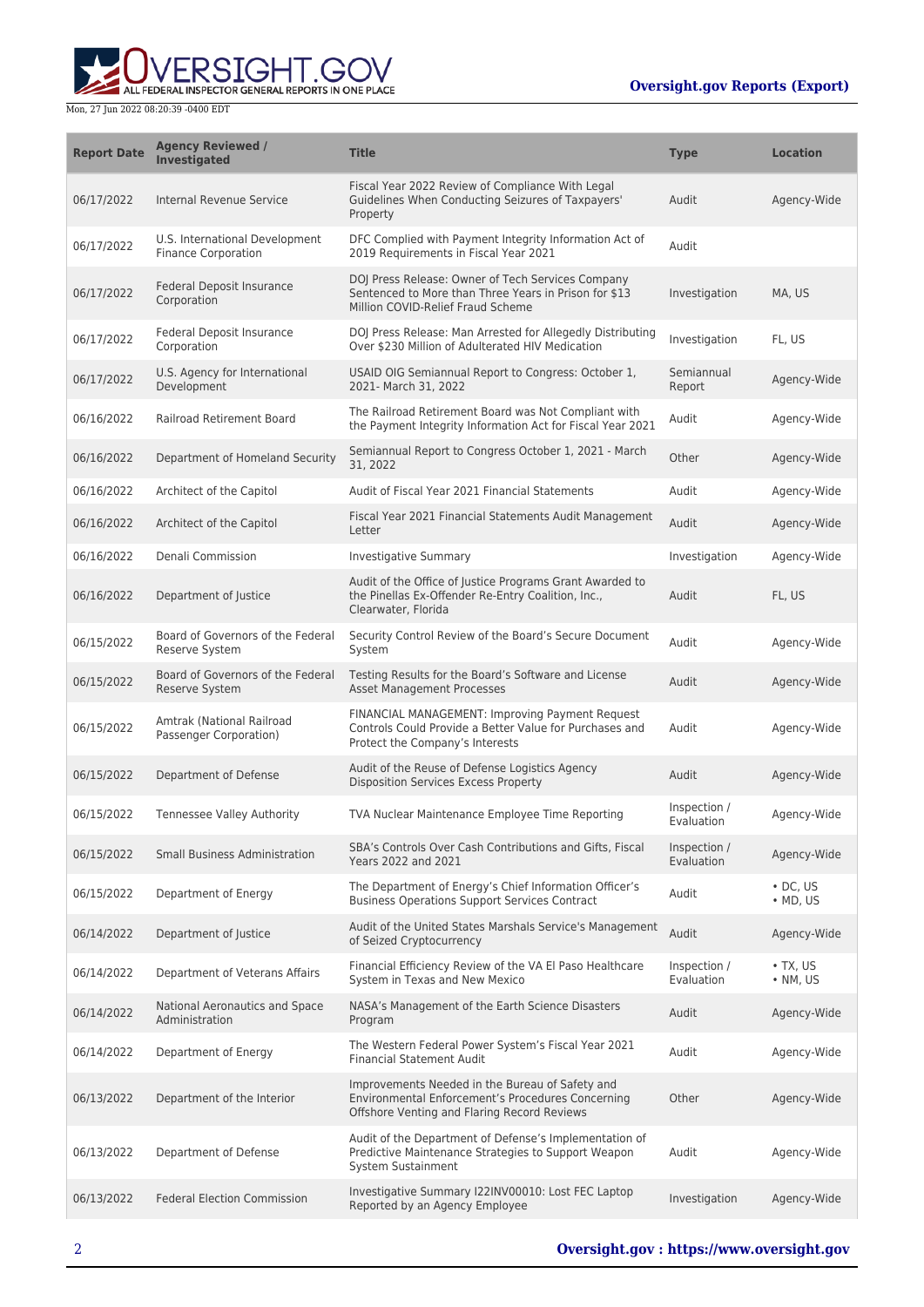

| <b>Report Date</b> | <b>Agency Reviewed /</b><br><b>Investigated</b>  | <b>Title</b>                                                                                                                                                                                                    | <b>Type</b>                | <b>Location</b> |
|--------------------|--------------------------------------------------|-----------------------------------------------------------------------------------------------------------------------------------------------------------------------------------------------------------------|----------------------------|-----------------|
| 06/13/2022         | Multiple Agencies                                | Key Insights: Identity Fraud Reduction and Redress in<br>Pandemic Response Programs                                                                                                                             | Other                      | Agency-Wide     |
| 06/10/2022         | <b>State of Delaware</b>                         | <b>Authorized Positions Examination Engagement -</b><br><b>Brandywine School District</b>                                                                                                                       | Other                      | DE, US          |
| 06/10/2022         | Department of Homeland Security                  | Department of Homeland Security's FY 2021 Compliance<br>with the Payment Integrity Information Act of 2019 and<br>Executive Order 13520, Reducing Improper Payments                                             | Audit                      | Agency-Wide     |
| 06/10/2022         | Tennessee Valley Authority                       | <b>TVA Nuclear Radiation Dosage</b>                                                                                                                                                                             | Inspection /<br>Evaluation | Agency-Wide     |
| 06/09/2022         | Department of Education                          | Duplicate Higher Education Emergency Relief Fund Grant<br>Awards                                                                                                                                                | Other                      | Agency-Wide     |
| 06/09/2022         | Peace Corps                                      | Final Report on the Post Re-Entry Health and Safety<br>Review of Peace Corps/Ecuador                                                                                                                            | Review                     | EC              |
| 06/09/2022         | Farm Credit Administration                       | Farm Credit Administration's Enterprise Risk Management<br>and Internal Control Program                                                                                                                         | Audit                      | Agency-Wide     |
| 06/09/2022         | Federal Deposit Insurance<br>Corporation         | DOJ Press Release: Two Burlington County Women<br>Charged in \$175 Million Check-Cashing Scheme                                                                                                                 | Investigation              | NJ, US          |
| 06/09/2022         | National Aeronautics and Space<br>Administration | NASA's Management of the Mobile Launcher 2 Contract                                                                                                                                                             | Audit                      | Agency-Wide     |
| 06/09/2022         | U.S. Postal Service                              | Mail Delivery, Customer Service, and Property Conditions<br>Review - Renton Main Post Office, Renton, WA                                                                                                        | Audit                      | Agency-Wide     |
| 06/08/2022         | U.S. Postal Service                              | Competitive Outbound International Negotiated Service<br>Agreement Pricing and Revenue Commitments                                                                                                              | Audit                      | Agency-Wide     |
| 06/08/2022         | U.S. Postal Service                              | Competitive Outbound International Negotiated Service<br>Agreement Pricing and Revenue Commitments                                                                                                              | Audit                      | Agency-Wide     |
| 06/08/2022         | Department of Defense                            | DoD Cooperative Agreements With Coronavirus Aid,<br>Relief, and Economic Security Act Obligations                                                                                                               | Audit                      | Agency-Wide     |
| 06/08/2022         | Federal Deposit Insurance<br>Corporation         | DOJ Press Release: Florida Man Arrested for \$2.5 Million<br><b>COVID-Relief Fraud</b>                                                                                                                          | Investigation              | <b>US</b>       |
| 06/08/2022         | Multiple Agencies                                | Lessons Learned in Oversight of Pandemic Relief Funds                                                                                                                                                           | Other                      | Agency-Wide     |
| 06/08/2022         | Department of Veterans Affairs                   | Contract Medical Exam Program Limitations Put Veterans<br>at Risk for Inaccurate Claims Decisions                                                                                                               | Review                     | Agency-Wide     |
| 06/08/2022         | U.S. Agency for International<br>Development     | Agreed-Upon Procedures Engagement of USAID Resources<br>Managed by Education Development Center Inc. in Liberia<br>Under Cost-Plus-Fixed-Fee Contract, AID-669-<br>TO-17-00001, March 2, 2017, to July 31, 2021 | Other                      | LR              |
| 06/08/2022         | U.S. Postal Service                              | U.S. Postal Service International Mail Operations and<br>Performance Data                                                                                                                                       | Audit                      | Agency-Wide     |
| 06/08/2022         | Department of State                              | Management Assistance Report: The Department of<br>State's Records Retirement Process                                                                                                                           | Other                      | Agency-Wide     |
| 06/08/2022         | <b>Environmental Protection Agency</b>           | The EPA Continues to Fail to Meet Inspection<br>Requirements for Hazardous Waste Treatment, Storage,<br>and Disposal Facilities                                                                                 | Audit                      | Agency-Wide     |
| 06/07/2022         | State of Delaware                                | Authorized Positions Examination Engagement - Caesar<br>Rodney School District                                                                                                                                  | Other                      | DE, US          |
| 06/07/2022         | Department of Energy                             | Special Report on Prospective Considerations for the Loan<br>Authority Supported Under the Loan Programs Office to<br>Improve Internal Controls and Prevent Fraud, Waste, and<br>Abuse                          | Other                      | DC, US          |
| 06/07/2022         | Federal Deposit Insurance<br>Corporation         | DOJ Press Release: New York And Florida Resident<br>Sentenced To 51 Months In Prison For \$6.8 Million<br>Paycheck Protection Program Fraud Scheme                                                              | Investigation              | NJ, US          |
| 06/07/2022         | Gulf Coast Ecosystem Restoration<br>Council      | FINANCIAL MANAGEMENT: Audit of the Gulf Coast<br>Ecosystem Restoration Council's Compliance with PIIA for<br>Fiscal Year 2021                                                                                   | Audit                      | Agency-Wide     |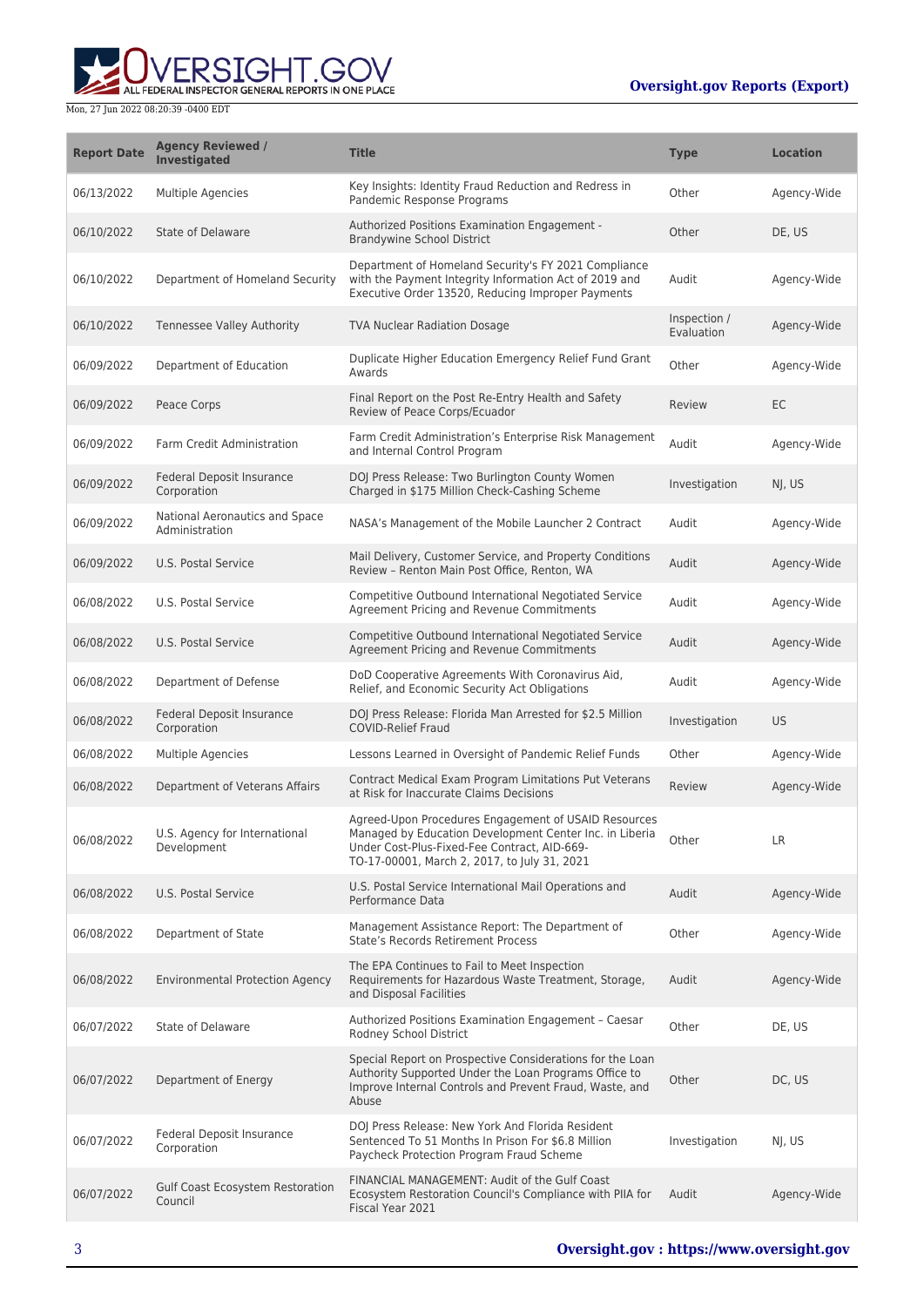

| <b>Report Date</b> | <b>Agency Reviewed /</b><br><b>Investigated</b>                            | <b>Title</b>                                                                                                                                                                                                           | <b>Type</b>                | <b>Location</b>                                                                        |
|--------------------|----------------------------------------------------------------------------|------------------------------------------------------------------------------------------------------------------------------------------------------------------------------------------------------------------------|----------------------------|----------------------------------------------------------------------------------------|
| 06/07/2022         | U.S. Postal Service                                                        | Mail Delivery, Customer Service, and Property Conditions<br>Review - Lacey Branch, Lacey, WA                                                                                                                           | Audit                      | Agency-Wide                                                                            |
| 06/07/2022         | U.S. Postal Service                                                        | Mail Delivery, Customer Service, and Property Conditions<br>Review - Kent Main Post Office, Kent, WA                                                                                                                   | Audit                      | Agency-Wide                                                                            |
| 06/07/2022         | U.S. Agency for International<br>Development                               | Financial Audit of USAID Resources Managed by Baylor<br>College of Medicine Children's Foundation Lesotho Under<br>Agreement 72067419CA00016, July 1, 2020, to June 30,<br>2021                                        | Other                      | LS.                                                                                    |
| 06/07/2022         | U.S. Agency for International<br>Development                               | Financial Audit of USAID Resources Managed by American<br>University of Nigeria Under Cooperative Agreement<br>72062019CA0002, August 1, 2020, to July 31, 2021                                                        | Other                      | <b>NG</b>                                                                              |
| 06/07/2022         | U.S. Agency for International<br>Development                               | Financial Audit of USAID Resources Managed by<br>Organization for Public Health Interventions and<br>Development in Zimbabwe Under Cooperative Agreement<br>72061320CA00005, October 1, 2020, to September 30,<br>2021 | Other                      | ZW                                                                                     |
| 06/07/2022         | U.S. Agency for Global Media<br>(f/k/a Broadcasting Board of<br>Governors) | Audit of U.S. Agency for Global Media FY 2021 Compliance<br>With Payment Integrity Requirements                                                                                                                        | Audit                      | Agency-Wide                                                                            |
| 06/06/2022         | Department of Energy                                                       | The Department of Energy's Unclassified Cybersecurity<br>Program - 2021                                                                                                                                                | Inspection /<br>Evaluation | Agency-Wide                                                                            |
| 06/06/2022         | Millennium Challenge Corporation                                           | MCC Complied in Fiscal Year 2021 With the Payment<br>Integrity Information Act of 2019                                                                                                                                 | Audit                      | US.                                                                                    |
| 06/06/2022         | Department of Veterans Affairs                                             | Suicide Prevention Coordinators Need Improved Training,<br>Guidance, and Oversight                                                                                                                                     | Review                     | Agency-Wide                                                                            |
| 06/06/2022         | Federal Deposit Insurance<br>Corporation                                   | DOJ Press Release: Foreign National Involved in Religious<br>Institution Check Theft Conspiracy Sentenced to Over<br>Three Years in Federal Prison                                                                     | Investigation              | MD, US                                                                                 |
| 06/06/2022         | Denali Commission                                                          | Semiannual Report to The Congress, October 1, 2021 -<br>March 31, 2022                                                                                                                                                 | Semiannual<br>Report       | Agency-Wide                                                                            |
| 06/06/2022         | Nuclear Regulatory Commission                                              | Audit of the NRC's Fiscal Year (FY) 2021 Compliance with<br><b>Improper Payment Laws</b>                                                                                                                               | Audit                      | MD, US                                                                                 |
| 06/03/2022         | U.S. Postal Service                                                        | Negotiated Service Agreement and Customer Compliance<br>Capping Report                                                                                                                                                 | Audit                      | Agency-Wide                                                                            |
| 06/02/2022         | <b>U.S. Postal Service</b>                                                 | Property Condition Review Capping Report                                                                                                                                                                               | Audit                      | Agency-Wide                                                                            |
| 06/02/2022         | Department of the Treasury                                                 | Independent Review of 4003(b) Loan Recipient's<br>Validation Memo - SkyWest Airlines, Inc.                                                                                                                             | Review                     | Agency-Wide                                                                            |
| 06/02/2022         | Department of Veterans Affairs                                             | Comprehensive Healthcare Inspection of the Hershel<br>"Woody" Williams VA Medical Center in Huntington, West<br>Virginia                                                                                               | Inspection /<br>Evaluation | • WV, US<br>$\bullet$ KY, US<br>$\bullet$ WV, US<br>$\cdot$ OH, US<br>$\bullet$ WV, US |
| 06/02/2022         | Department of Veterans Affairs                                             | Comprehensive Healthcare Inspection of the Beckley VA<br>Medical Center in West Virginia                                                                                                                               | Inspection /<br>Evaluation | $\bullet$ WV, US<br>$\bullet$ WV, US<br>• WV, US                                       |
| 06/01/2022         | Department of Veterans Affairs                                             | Veterans Data Integration and Federation Enterprise<br>Platform Lacks Sufficient Security Controls                                                                                                                     | Audit                      | Agency-Wide                                                                            |
| 06/01/2022         | State of Delaware                                                          | Authorized Positions Examination Engagement -<br>Appoquinimink School District                                                                                                                                         | Other                      | DE, US                                                                                 |
| 06/01/2022         | U.S. Agency for International<br>Development                               | Financial Audit of Danish Refugee Council Under Multiple<br>Awards, for the Fiscal Year Ended December 31, 2019,                                                                                                       | Other                      | US                                                                                     |
| 06/01/2022         | Department of Veterans Affairs                                             | Deficits with Metrics Following Implementation of the New<br>Electronic Health Record at the Mann-Grandstaff VA<br>Medical Center in Spokane, Washington                                                               | Inspection /<br>Evaluation | WA, US                                                                                 |
| 06/01/2022         | Department of Education                                                    | The Office of Postsecondary Education's Oversight of<br>Higher Education Emergency Relief Fund Grants                                                                                                                  | Audit                      | Agency-Wide                                                                            |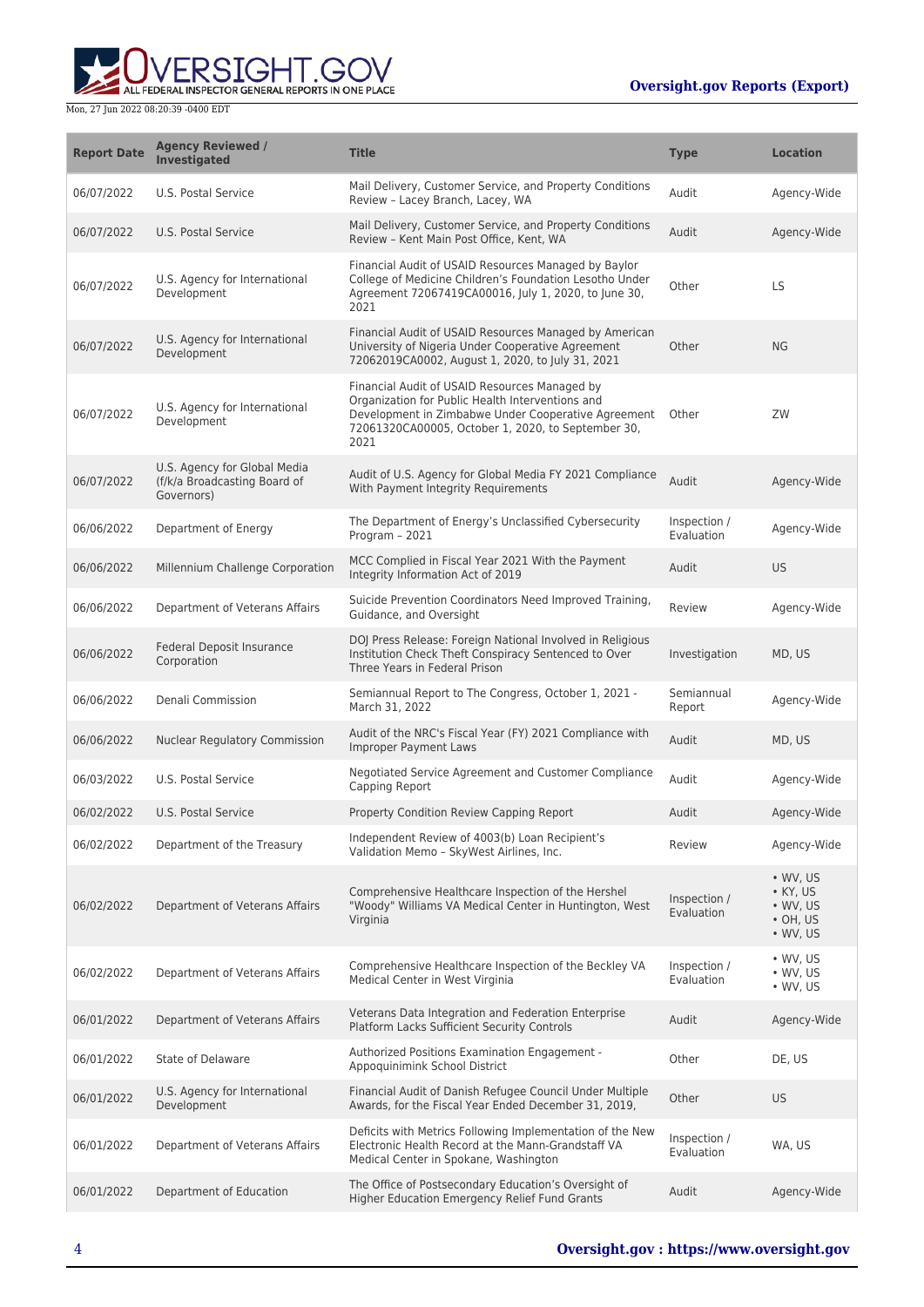

| <b>Report Date</b> | <b>Agency Reviewed /</b><br><b>Investigated</b>                                                        | <b>Title</b>                                                                                                                                                          | <b>Type</b>                | <b>Location</b> |
|--------------------|--------------------------------------------------------------------------------------------------------|-----------------------------------------------------------------------------------------------------------------------------------------------------------------------|----------------------------|-----------------|
| 06/01/2022         | National Science Foundation                                                                            | Performance Audit of Incurred Costs - University of Maine                                                                                                             | Audit                      | ME, US          |
| 06/01/2022         | Federal Deposit Insurance<br>Corporation                                                               | DOJ Press Release: Tulsa Man Sentenced for Defrauding<br><b>Investor and Banks of Millions</b>                                                                        | Investigation              | OK, US          |
| 06/01/2022         | Department of Veterans Affairs                                                                         | Inspection of Information Technology Security at the<br>Consolidated Mail Outpatient Pharmacy in Dallas, Texas                                                        | Inspection /<br>Evaluation | TX, US          |
| 06/01/2022         | Department of State, U.S. Agency<br>for Global Media (f/k/a<br><b>Broadcasting Board of Governors)</b> | Semiannual Report to The Congress, October 1, 2021 -<br>March 31, 2022                                                                                                | Semiannual<br>Report       | Agency-Wide     |
| 06/01/2022         | <b>Tennessee Valley Authority</b>                                                                      | Non-Power Dam Control System Cybersecurity                                                                                                                            | Audit                      | Agency-Wide     |
| 06/01/2022         | Department of Veterans Affairs                                                                         | Inspection of Information Technology Security at the<br>Consolidated Mail Outpatient Pharmacy in Tucson, Arizona                                                      | Inspection /<br>Evaluation | Agency-Wide     |
| 06/01/2022         | Office of the Director of National<br>Intelligence                                                     | The Office of the Inspector General of the Intelligence<br>Community Releases Its Semiannual Report to Congress                                                       | Semiannual<br>Report       | Agency-Wide     |
| 06/01/2022         | <b>Election Assistance Commission</b>                                                                  | Semiannual Report to Congress - Spring 2022                                                                                                                           | Semiannual<br>Report       | Agency-Wide     |
| 06/01/2022         | Department of the Treasury                                                                             | Semiannual Report to Congress, Department of the<br>Treasury, Office of Inspector General (October 1, 2021 -<br>March 31, 2022)                                       | Semiannual<br>Report       | Agency-Wide     |
| 05/31/2022         | Federal Deposit Insurance<br>Corporation                                                               | DOJ Press Release: Vacaville Man Sentenced to 8 Years in<br>Prison for Billion Dollar DC Solar Ponzi Scheme                                                           | Investigation              | CA, US          |
| 05/31/2022         | Department of Education                                                                                | OIG 84th Semiannual Report to Congress                                                                                                                                | Semiannual<br>Report       | Agency-Wide     |
| 05/31/2022         | Federal Housing Finance Agency                                                                         | FHFA Ensured that Fannie Mae Submitted Required<br>Property Valuation Data to the Agency's Mortgage Loan<br>Integrated System                                         | Review                     | <b>US</b>       |
| 05/31/2022         | Department of Housing and Urban<br>Development                                                         | SAR 87 - HUD OIG Semiannual Report to Congress for the<br>period October 1, 2021, through March 31, 2022                                                              | Semiannual<br>Report       | Agency-Wide     |
| 05/31/2022         | National Aeronautics and Space<br>Administration                                                       | Semiannual Report: October 1, 2021 through March 31,<br>2022                                                                                                          | Semiannual<br>Report       | Agency-Wide     |
| 05/31/2022         | <b>Federal Election Commission</b>                                                                     | Federal Election Commission Semiannual Report to<br>Congress                                                                                                          | Semiannual<br>Report       | Agency-Wide     |
| 05/31/2022         | Federal Deposit Insurance<br>Corporation                                                               | Semiannual Report to the Congress, October 1, 2021-<br>March 31, 2022                                                                                                 | Semiannual<br>Report       | Agency-Wide     |
| 05/31/2022         | General Services Administration                                                                        | Semiannual Report to the Congress - Spring 2022                                                                                                                       | Semiannual<br>Report       | Agency-Wide     |
| 05/31/2022         | Multiple Agencies                                                                                      | Pandemic Response Accountability Committee's<br>Semiannual Report to Congress                                                                                         | Semiannual<br>Report       | Agency-Wide     |
| 05/31/2022         | Department of Veterans Affairs                                                                         | Failure to Provide Emergency Care to a Patient and<br>Leaders' Inadequate Response to that Failure at the<br>Malcom Randall VA Medical Center in Gainesville, Florida | Inspection /<br>Evaluation | FL, US          |
| 05/31/2022         | <b>Nuclear Regulatory Commission</b>                                                                   | Semiannual Report to Congress                                                                                                                                         | Other                      | Agency-Wide     |
| 05/31/2022         | Department of Veterans Affairs                                                                         | Comprehensive Healthcare Inspection of Veterans<br>Integrated Service Network 2: New York/New Jersey VA<br>Health Care Network in Bronx, New York                     | Review                     | NY, US          |
| 05/27/2022         | U.S. Agency for International<br>Development                                                           | Financial Audit of KNCV Tuberculosis Foundation Under<br>Multiple, USAID Awards for the Fiscal Year Ended<br>September 30, 2017                                       | Other                      | <b>US</b>       |
| 05/27/2022         | <b>General Services Administration</b>                                                                 | GSA Complied with the Payment Integrity Information Act<br>in Fiscal Year 2021                                                                                        | Audit                      | Agency-Wide     |
| 05/27/2022         | Federal Deposit Insurance<br>Corporation                                                               | DOJ Press Release: Richmond Man Pleads Guilty to \$1<br>Million Paycheck Protection Program Fraud Scheme                                                              | Investigation              | VA, US          |
| 05/27/2022         | U.S. Postal Service                                                                                    | U.S. Postal Service Knowledge Continuity                                                                                                                              | Audit                      | Agency-Wide     |
| 05/27/2022         | Department of Energy                                                                                   | Semiannual Report to Congress for Period Ending March<br>31, 2022                                                                                                     | Semiannual<br>Report       | Agency-Wide     |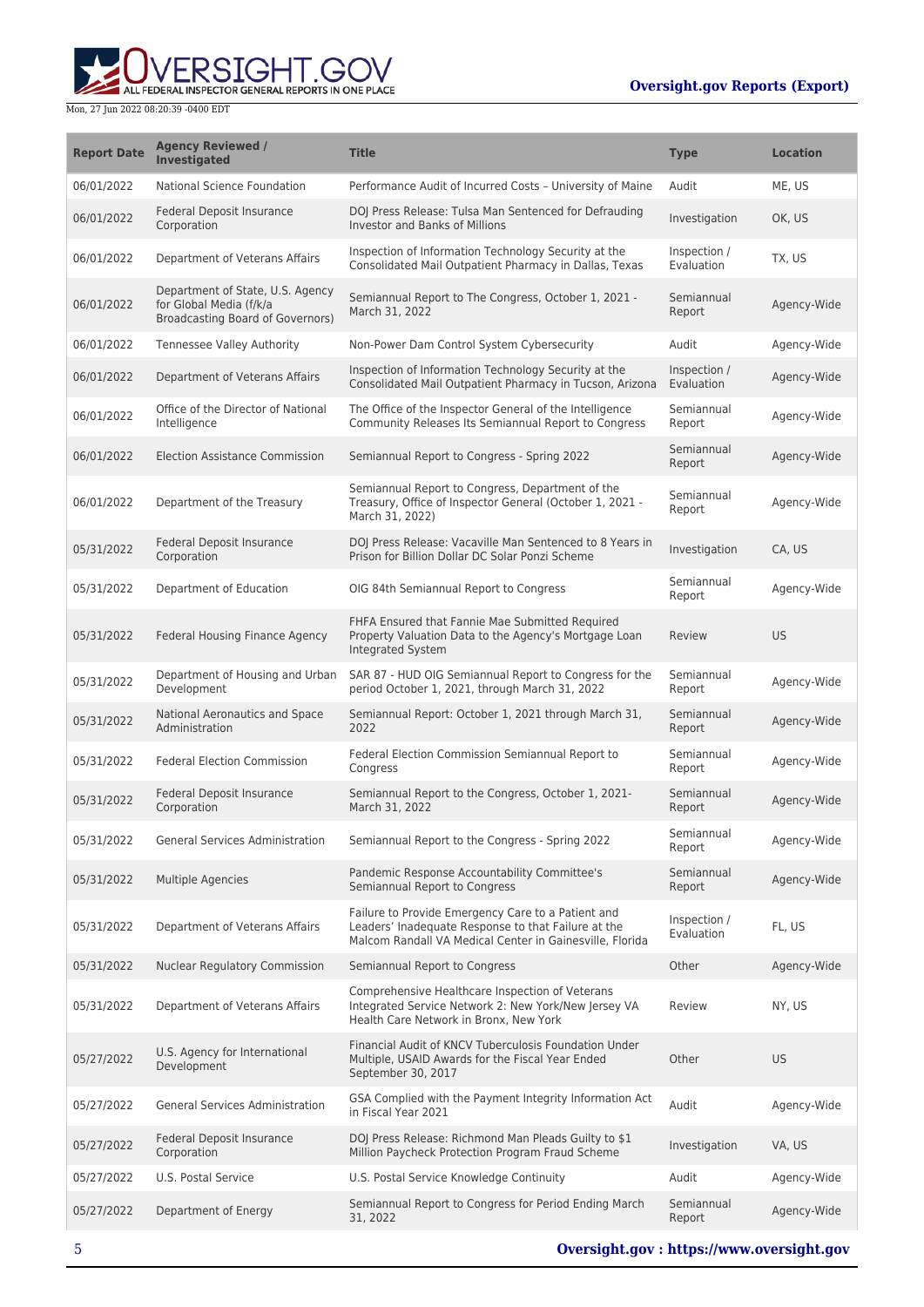

| <b>Report Date</b> | <b>Agency Reviewed /</b><br><b>Investigated</b>     | <b>Title</b>                                                                                                                                                                                  | <b>Type</b>                | <b>Location</b>                              |
|--------------------|-----------------------------------------------------|-----------------------------------------------------------------------------------------------------------------------------------------------------------------------------------------------|----------------------------|----------------------------------------------|
| 05/27/2022         | <b>Export-Import Bank</b>                           | Semiannual Report to Congress: October 1, 2021 to March<br>31, 2022                                                                                                                           | Semiannual<br>Report       | Agency-Wide                                  |
| 05/27/2022         | <b>Environmental Protection Agency</b>              | Semiannual Report to Congress: October 1, 2021-March<br>31, 2022                                                                                                                              | Audit                      | Agency-Wide                                  |
| 05/27/2022         | Securities and Exchange<br>Commission               | Semiannual Report to Congress: October 1, 2021 through<br>March 31, 2022                                                                                                                      | Semiannual<br>Report       | Agency-Wide                                  |
| 05/27/2022         | Department of Justice                               | Semiannual Report to Congress October 1, 2021 - March<br>31, 2022                                                                                                                             | Semiannual<br>Report       | Agency-Wide                                  |
| 05/27/2022         | <b>Consumer Product Safety</b><br>Commission        | Semiannual Report to Congress October 1, 2021 to March<br>31, 2022                                                                                                                            | Semiannual<br>Report       | Agency-Wide                                  |
| 05/26/2022         | U.S. Agency for International<br>Development        | Financial Audit of Closing the Gaps in the TB Care<br>Cascade Program Managed by World Health Partners in<br>India, Cooperative Agreement 72038620CA00012, July 31,<br>2020 to March 31, 2021 | Other                      | IN                                           |
| 05/26/2022         | U.S. Agency for International<br>Development        | Examination Report of Incurred Costs Claimed on Flexibly<br>Priced Contracts by International Business & Technical<br>Consultants, Inc. for the Fiscal Year Ended December 31,<br>2018        | Other                      | <b>US</b>                                    |
| 05/26/2022         | U.S. African Development<br>Foundation              | OIG Risk Assessment of the U.S. African Development<br>Foundation Charge Card Program for Fiscal Years 2021<br>and 2020                                                                       | Audit                      | <b>US</b>                                    |
| 05/26/2022         | <b>Federal Election Commission</b>                  | Management Letter for OIG Special Review of the Federal<br>Election Commission (FEC) Contracting Officers<br>Representative (COR) Program                                                     | Review                     | Agency-Wide                                  |
| 05/26/2022         | Department of Veterans Affairs                      | Comprehensive Healthcare Inspection of the VA NY<br>Harbor Healthcare System in New York                                                                                                      | Inspection /<br>Evaluation | • NY, US<br>• NY, US<br>• NY, US<br>• NY, US |
| 05/26/2022         | Social Security Administration                      | Incorrect Old-Age, Survivors and Disability Insurance<br>Benefit Payment Computations that Resulted in<br>Overpayments                                                                        | Audit                      | Agency-Wide                                  |
| 05/26/2022         | Federal Deposit Insurance<br>Corporation            | DOJ Press Release: California Couple Charged with<br>Defrauding Paycheck Protection Program                                                                                                   | Investigation              | CA, US                                       |
| 05/26/2022         | Federal Deposit Insurance<br>Corporation            | DOJ Press Release: Bank CEO Convicted For Taking Bribes<br>In Connection With Loans Guaranteed By The Small<br><b>Business Administration</b>                                                 | Investigation              | NY, US                                       |
| 05/26/2022         | <b>National Credit Union</b><br>Administration      | Letter to Congress: Office of Inspector General 2022<br>Review of the NCUA's 2021 Compliance Under the<br>Improper Payments Elimination and Recovery Act (IPERA)<br>May 26, 2022              | Other                      | Agency-Wide                                  |
| 05/26/2022         | U.S. Postal Service                                 | Mail Delivery, Customer Service, and Property Conditions<br>Review - Linwood Station, Indianapolis, IN                                                                                        | Audit                      | Agency-Wide                                  |
| 05/26/2022         | U.S. Postal Service                                 | Mail Delivery, Customer Service, and Property Conditions<br>Review - Plainfield Main Post Office, Plainfield, IN                                                                              | Audit                      | Agency-Wide                                  |
| 05/26/2022         | U.S. Postal Service                                 | Mail Delivery, Customer Service, and Property Conditions<br>Review - Carmel Main Post Office, Carmel, IN                                                                                      | Audit                      | Agency-Wide                                  |
| 05/26/2022         | Department of Defense                               | Semiannual Report to the Congress - October 1, 2021,<br>through March 31, 2022                                                                                                                | Semiannual<br>Report       | Agency-Wide                                  |
| 05/26/2022         | Pension Benefit Guaranty<br>Corporation             | Semiannual Report to Congress For the Period October 1,<br>2021 to March 31, 2022                                                                                                             | Semiannual<br>Report       | Agency-Wide                                  |
| 05/26/2022         | Department of Labor                                 | Semiannual Report to Congress: October 1, 2021 - March<br>31, 2022                                                                                                                            | Semiannual<br>Report       | Agency-Wide                                  |
| 05/26/2022         | AmeriCorps                                          | Semiannual Report to Congress: October 1, 2021 - March<br>31, 2022                                                                                                                            | Semiannual<br>Report       | Agency-Wide                                  |
| 05/26/2022         | Amtrak (National Railroad<br>Passenger Corporation) | Employee Resigns Prior to Administrative Hearing                                                                                                                                              | Investigation              | FL, US                                       |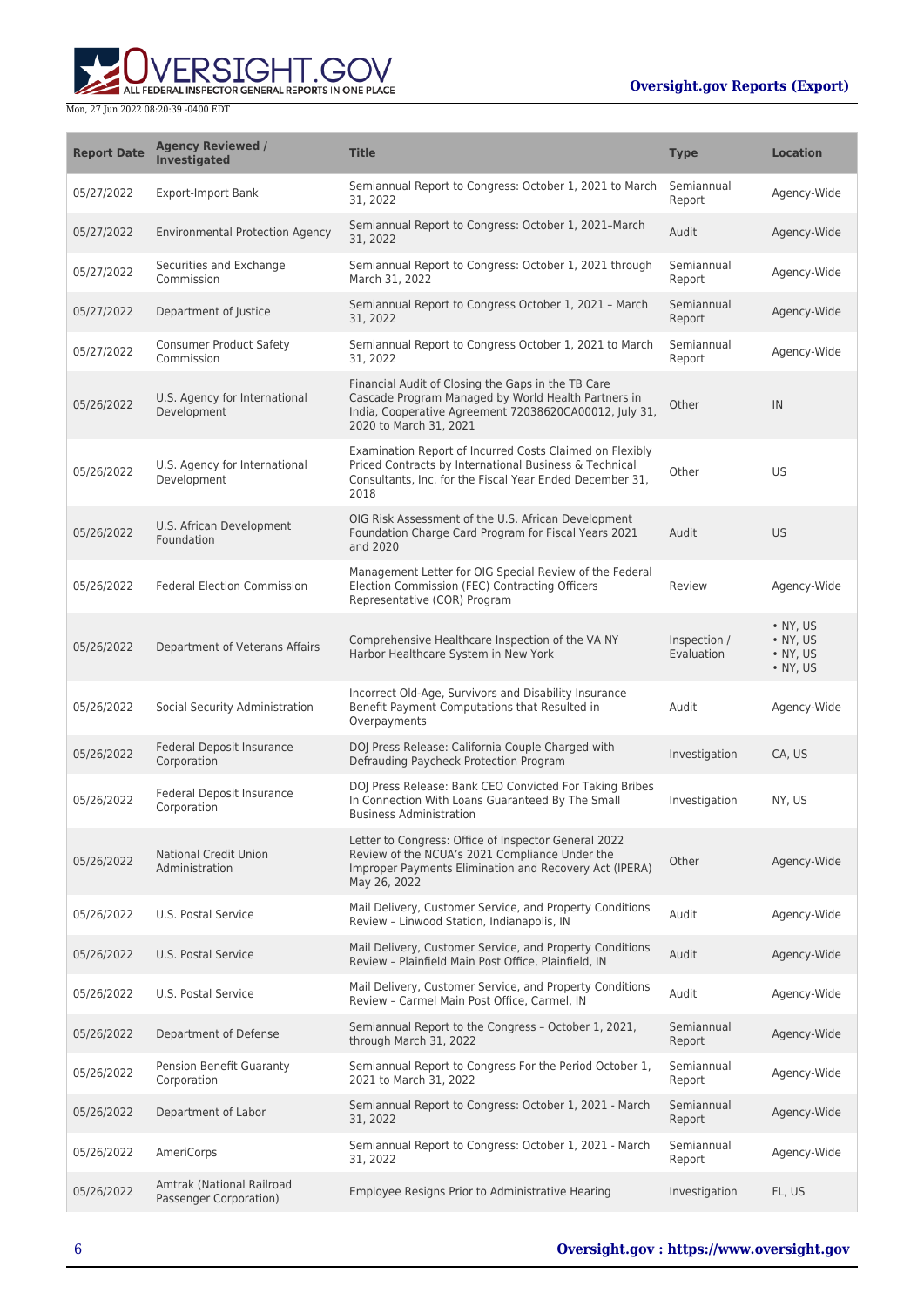# **WERSIGHT.GOV**

#### **Oversight.gov Reports (Export)**

| <b>Report Date</b> | <b>Agency Reviewed /</b><br><b>Investigated</b>      | <b>Title</b>                                                                                                                                                                            | <b>Type</b>                | <b>Location</b>                                                                                                                                                                                          |
|--------------------|------------------------------------------------------|-----------------------------------------------------------------------------------------------------------------------------------------------------------------------------------------|----------------------------|----------------------------------------------------------------------------------------------------------------------------------------------------------------------------------------------------------|
| 05/26/2022         | Department of the Interior                           | April 2022 Semiannual Report to Congress                                                                                                                                                | Semiannual<br>Report       | Agency-Wide                                                                                                                                                                                              |
| 05/26/2022         | U.S. Postal Service                                  | Spring 2022 Semiannual Report to Congress                                                                                                                                               | Semiannual<br>Report       | Agency-Wide                                                                                                                                                                                              |
| 05/26/2022         | <b>Small Business Administration</b>                 | SBA OIG Spring 2022 Semiannual Report to Congress                                                                                                                                       | Semiannual<br>Report       | Agency-Wide                                                                                                                                                                                              |
| 05/26/2022         | Social Security Administration                       | 2022 Spring Semiannual Report to Congress                                                                                                                                               | Semiannual<br>Report       | Agency-Wide                                                                                                                                                                                              |
| 05/26/2022         | <b>National Security Agency</b>                      | Audit of the Implementation of the Coronavirus Aid, Relief,<br>and Economic Security (CARES) Act, Section 3610                                                                          | Audit                      | Agency-Wide                                                                                                                                                                                              |
| 05/26/2022         | Department of Agriculture                            | Office of Inspector General Semiannual Report to<br>Congress FY 2022 - First Half                                                                                                       | Semiannual<br>Report       | Agency-Wide                                                                                                                                                                                              |
| 05/26/2022         | <b>Small Business Administration</b>                 | SBA's Handling of Potentially Fraudulent Paycheck<br>Protection Program Loans                                                                                                           | Inspection /<br>Evaluation | Agency-Wide                                                                                                                                                                                              |
| 05/26/2022         | Department of Justice                                | Management Advisory Memorandum: Notification of<br>Concerns with the Absence of a Policy Regarding FBI<br>Employees Emailing Child Sexual Abuse Material and<br><b>Other Contraband</b> | Other                      | Agency-Wide                                                                                                                                                                                              |
| 05/26/2022         | Peace Corps                                          | Semiannual Report to Congress for the First Half of FY<br>2022                                                                                                                          | Other                      | Agency-Wide                                                                                                                                                                                              |
| 05/26/2022         | Amtrak (National Railroad<br>Passenger Corporation)  | SEMIANNUAL REPORT TO CONGRESS #65 (OCTOBER 1,<br>2021 TO MARCH 31, 2022)                                                                                                                | Semiannual<br>Report       | Agency-Wide                                                                                                                                                                                              |
| 05/26/2022         | <b>Federal Labor Relations Authority</b>             | Privacy and Data Protection Policies, Procedure and<br>Practices for 2022                                                                                                               | Other                      | Agency-Wide                                                                                                                                                                                              |
| 05/25/2022         | U.S. Agency for International<br>Development         | Strategic Workforce Planning: Challenges Impair USAID's<br>Ability to Establish a Comprehensive Human Capital<br>Approach                                                               | Audit                      | Agency-Wide                                                                                                                                                                                              |
| 05/25/2022         | U.S. Agency for International<br>Development         | Financial Audit of USAID Resources Managed by Right to<br>Care NPC in Multiple Countries Under Multiple Awards,<br>October 1, 2020, to September 30, 2021                               | Other                      | ZΑ                                                                                                                                                                                                       |
| 05/25/2022         | Department of Veterans Affairs                       | Comprehensive Healthcare Inspection of the Samuel S.<br>Stratton VA Medical Center in Albany, New York                                                                                  | Review                     | $\bullet$ NY, US<br>$\bullet$ NY, US<br>$\bullet$ NY, US<br>$\bullet$ NY, US<br>$\bullet$ NY, US<br>• NY, US<br>$\bullet$ NY, US<br>• NY, US<br>$\bullet$ NY, US<br>$\bullet$ NY, US<br>$\bullet$ NY, US |
| 05/25/2022         | Department of State                                  | Review of the Recruitment and Selection Process for<br>Public Members of Foreign Service Selection Boards                                                                               | Other                      | Agency-Wide                                                                                                                                                                                              |
| 05/25/2022         | Department of State                                  | Inspection of Embassy Athens and Constituent Post,<br>Greece                                                                                                                            | Inspection /<br>Evaluation | <b>GR</b>                                                                                                                                                                                                |
| 05/25/2022         | Department of State                                  | Inspection of the Bureau of Diplomatic Security's<br><b>Diplomatic Courier Service</b>                                                                                                  | Inspection /<br>Evaluation | Agency-Wide                                                                                                                                                                                              |
| 05/25/2022         | Department of State                                  | Inspection of Embassy Budapest, Hungary                                                                                                                                                 | Inspection /<br>Evaluation | HU                                                                                                                                                                                                       |
| 05/25/2022         | Department of Veterans Affairs                       | Semiannual Report to Congress, Issue 87, October 1,<br>2021-March 31, 2022                                                                                                              | Semiannual<br>Report       | Agency-Wide                                                                                                                                                                                              |
| 05/25/2022         | <b>Corporation for Public</b><br><b>Broadcasting</b> | Evaluation of WSLU-FM/North Country Public Radio<br>Expenditures, Report No. ECR2206-2208                                                                                               | Inspection /<br>Evaluation | NY, US                                                                                                                                                                                                   |
| 05/25/2022         | National Science Foundation                          | Semiannual Report to Congress, October 1, 2021 - March<br>31, 2022                                                                                                                      | Semiannual<br>Report       | Agency-Wide                                                                                                                                                                                              |
| 05/25/2022         | National Science Foundation                          | Audit of NSF's Purchase Card Program                                                                                                                                                    | Audit                      | VA, US                                                                                                                                                                                                   |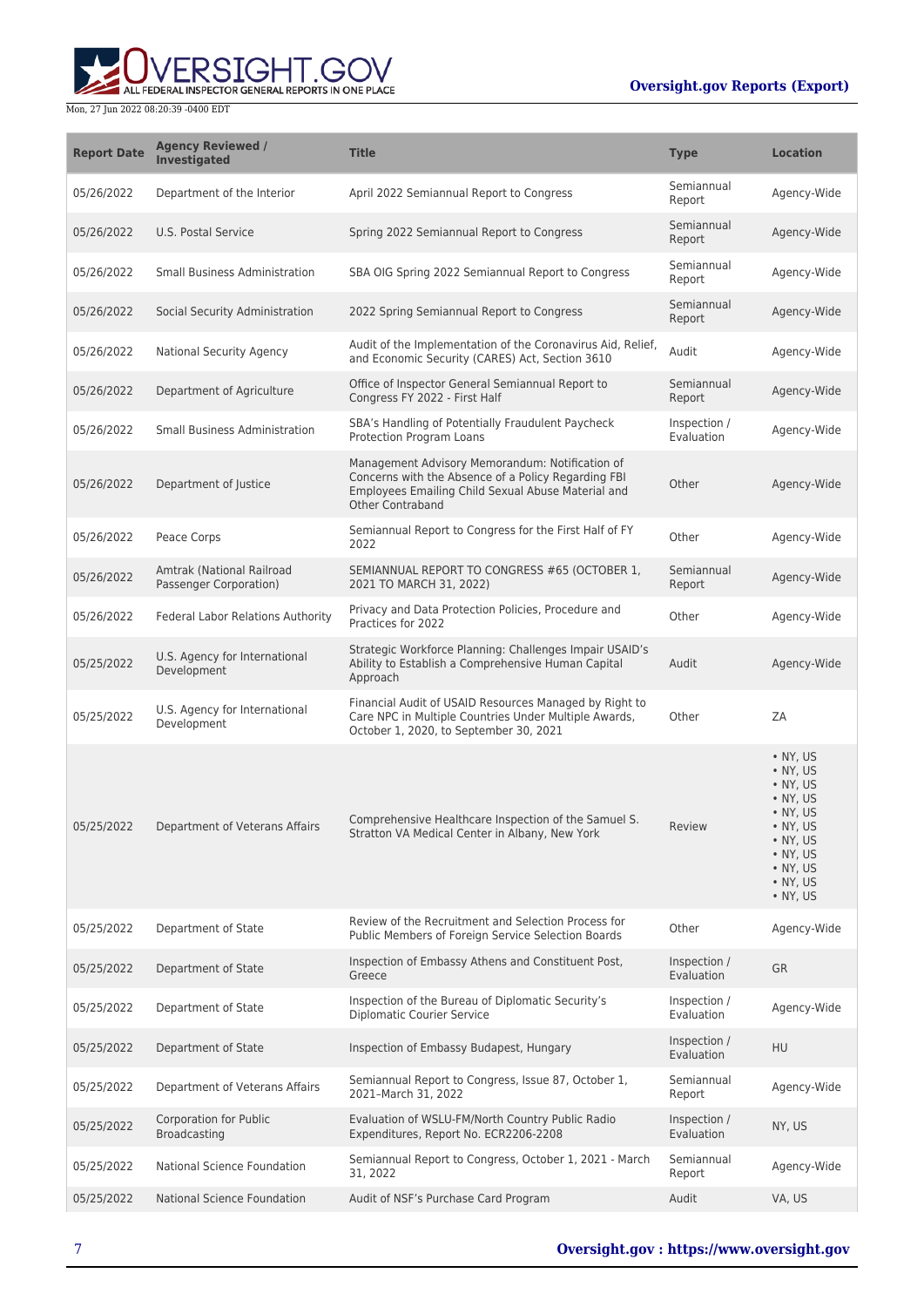

| <b>Report Date</b> | <b>Agency Reviewed /</b><br><b>Investigated</b> | <b>Title</b>                                                                                                                                                                                                                                     | <b>Type</b>                | <b>Location</b>                                                                                                                                             |
|--------------------|-------------------------------------------------|--------------------------------------------------------------------------------------------------------------------------------------------------------------------------------------------------------------------------------------------------|----------------------------|-------------------------------------------------------------------------------------------------------------------------------------------------------------|
| 05/25/2022         | <b>Tennessee Valley Authority</b>               | Organizational Effectiveness - Browns Ferry Nuclear Plant<br><b>Radiation Protection</b>                                                                                                                                                         | Inspection /<br>Evaluation | Agency-Wide                                                                                                                                                 |
| 05/25/2022         | Federal Labor Relations Authority               | Follow-up Management Advisory Review on FLRA's<br>Appointment of Contracting Officer's Representatives                                                                                                                                           | Other                      | Agency-Wide                                                                                                                                                 |
| 05/25/2022         | International Trade Commission                  | Inspector General Semiannual Report                                                                                                                                                                                                              | Semiannual<br>Report       | Agency-Wide                                                                                                                                                 |
| 05/24/2022         | Department of State                             | Audit of Department of State Actions To Prevent Unlawful<br>Trafficking in Persons Practices When Executing Security,<br>Construction, and Facility and Household Services<br><b>Contracts at Overseas Posts</b>                                 | Audit                      | • Agency-Wide<br>$\cdot$ DE<br>$\cdot$ CF<br>$\cdot$ IQ<br>$\cdot$ EG<br>$\cdot$ PE<br>$\cdot$ PK<br>$\bullet$ MX<br>$\cdot$  P<br>$\cdot$  O<br>$\cdot$ SD |
| 05/24/2022         | Corporation for Public<br>Broadcasting          | Semiannual Report, Office of the Inspector General<br>Operations and Audit Resolution Activities, October 1,<br>2021 - March 31, 2022                                                                                                            | Semiannual<br>Report       | Agency-Wide                                                                                                                                                 |
| 05/24/2022         | Department of the Treasury                      | Alert Memorandum: Delays in the Quarterly Monitoring of<br>Borrowers' Compliance with Loan Requirements                                                                                                                                          | Audit                      | Agency-Wide                                                                                                                                                 |
| 05/24/2022         | Department of Veterans Affairs                  | VHA Continues to Face Challenges with Billing Private<br>Insurers for Community Care                                                                                                                                                             | Audit                      | Agency-Wide                                                                                                                                                 |
| 05/23/2022         | Internal Revenue Service                        | Final Report - The IRS Leveraged Its Telework Program to<br>Continue Operations During the COVID-19 Pandemic                                                                                                                                     | Inspection /<br>Evaluation | Agency-Wide                                                                                                                                                 |
| 05/23/2022         | Architect of the Capitol                        | Architect of the Capitol (AOC) Employees Violated the<br>AOC Standards of Conduct and Ethics Policies by<br>Wagering on the Outcome of the 2020 Presidential<br>Election and Engaging in Political Conversation While on<br>Duty                 | Investigation              | Agency-Wide                                                                                                                                                 |
| 05/23/2022         | U.S. Agency for International<br>Development    | Financial Audit of the Rule of Law and Culture of Integrity<br>Program in Paraguay Managed by Instituto Desarrollo,<br>Cooperative Agreement 72052619CA00002, for the Fiscal<br>Year Ended December 31, 2021                                     | Other                      | PY                                                                                                                                                          |
| 05/23/2022         | U.S. Agency for International<br>Development    | Financial Audit of USAID Resources Managed by Uganda<br>Protestant Medical Bureau Under Multiple Awards, July 1,<br>2020, to June 30, 2021                                                                                                       | Other                      | UG                                                                                                                                                          |
| 05/23/2022         | Department of Homeland Security                 | ICE Did Not Follow Policies, Guidance, or<br>Recommendations to Ensure Migrants Were Tested for<br>COVID-19 before Transport on Domestic Commercial<br>Flights                                                                                   | Audit                      | Agency-Wide                                                                                                                                                 |
| 05/23/2022         | Department of Justice                           | Recommendations Issued by the Office of the Inspector<br>General That Were Not Closed as of March 31, 2022                                                                                                                                       | Other                      | Agency-Wide                                                                                                                                                 |
| 05/20/2022         | Office of Personnel Management                  | Audit of Cambia Health Solutions, Inc. Portland, Oregon                                                                                                                                                                                          | Audit                      | Agency-Wide                                                                                                                                                 |
| 05/20/2022         | U.S. Postal Service                             | U.S. Postal Service Recognition and Awards Program                                                                                                                                                                                               | Audit                      | Agency-Wide                                                                                                                                                 |
| 05/20/2022         | Department of the Interior                      | U.S. Fish and Wildlife Service Grants Awarded to the U.S.<br>Virgin Islands Department of Planning and Natural<br>Resources, From October 1, 2017, Through September 30, Audit<br>2019, Under the Wildlife and Sport Fish Restoration<br>Program |                            | Agency-Wide                                                                                                                                                 |
| 05/20/2022         | National Geospatial-Intelligence<br>Agency      | NGA OIG Spring Semiannual Report to Congress, 1<br>October 2021 - 31 March 2022                                                                                                                                                                  | Semiannual<br>Report       | Agency-Wide                                                                                                                                                 |
| 05/20/2022         | Government Publishing Office                    | GPO Organization Transformation Evaluation                                                                                                                                                                                                       | Inspection /<br>Evaluation | Agency-Wide                                                                                                                                                 |
| 05/19/2022         | Internal Revenue Service                        | Processing of Recovery Rebate Credit Claims During the<br>2021 Filing Season                                                                                                                                                                     | Audit                      | Agency-Wide                                                                                                                                                 |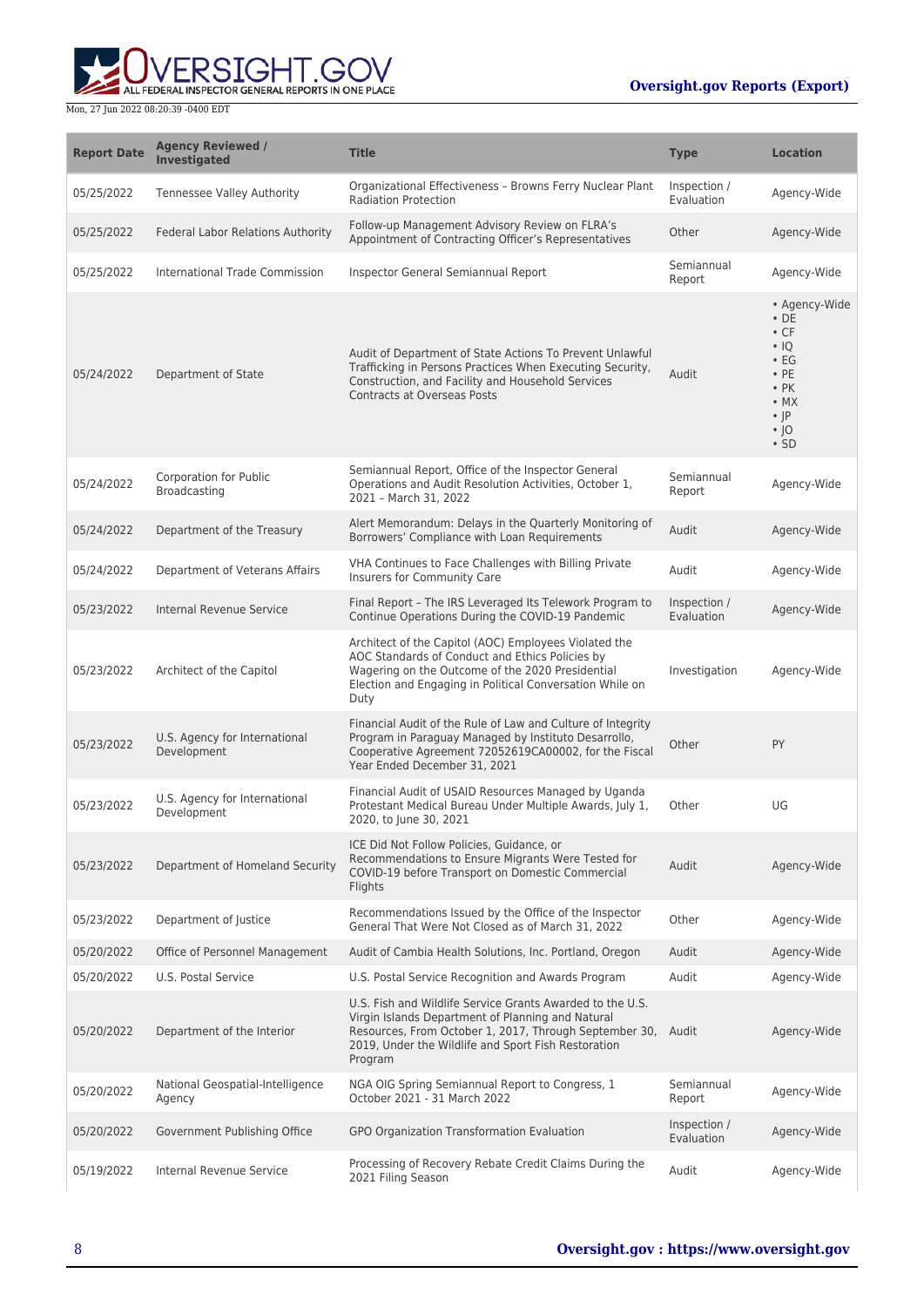

| <b>Report Date</b> | <b>Agency Reviewed /</b><br>Investigated     | <b>Title</b>                                                                                                                                                                                      | <b>Type</b>                | <b>Location</b>                                        |
|--------------------|----------------------------------------------|---------------------------------------------------------------------------------------------------------------------------------------------------------------------------------------------------|----------------------------|--------------------------------------------------------|
| 05/19/2022         | Department of the Interior                   | Stronger Controls Needed Over the Udall Foundation's<br>Invoicing Processes and Contract Oversight for the John S.<br>McCain III National Center for Environmental Conflict<br>Resolution         | Audit                      | Agency-Wide                                            |
| 05/19/2022         | U.S. Postal Service                          | Efficiency of Operations at the Seattle, WA, Processing<br>and Distribution Center                                                                                                                | Audit                      | Agency-Wide                                            |
| 05/19/2022         | U.S. Postal Service                          | U.S. Postal Service's Implementation of Enterprise Risk<br>Management                                                                                                                             | Audit                      | Agency-Wide                                            |
| 05/19/2022         | U.S. Agency for International<br>Development | Financial Audit of USAID Resources Managed by Addis<br>Continental Institute of Public Health in Ethiopia Under<br>Cooperative Agreement No. AID-663-A-14-00004, July 8,<br>2020, to July 7, 2021 | Other                      | ET.                                                    |
| 05/19/2022         | U.S. Agency for International<br>Development | Financial Audit of USAID Resources Managed by Joint<br>Clinical Research Centre in Uganda Under Multiple<br>Awards, October 1, 2020, to September 30, 2021                                        | Other                      | UG                                                     |
| 05/19/2022         | U.S. Agency for International<br>Development | Examination Report of Incurred Costs Claimed on Flexibly<br>Priced Contracts by The Manoff Group, Inc. for the Fiscal<br>Year Ended December 31, 2018                                             | Other                      | US                                                     |
| 05/19/2022         | Tennessee Valley Authority                   | Office of the Inspector General Semiannual Report -<br>Spring 2022                                                                                                                                | Semiannual<br>Report       | Agency-Wide                                            |
| 05/19/2022         | Department of the Treasury                   | Independent Review of 4003(b) Loan Recipient's<br>Validation Memo - Hawaiian Airlines, Inc.                                                                                                       | Review                     | Agency-Wide                                            |
| 05/19/2022         | Department of the Interior                   | Former Secretary's Alleged Lobbying Disclosure Act<br>Violation Before Joining the U.S. Department of the<br>Interior as Deputy Secretary                                                         | Investigation              | Agency-Wide                                            |
| 05/19/2022         | Department of Veterans Affairs               | Care in the Community Healthcare Inspection of VA<br>Midwest Health Care Network (VISN 23)                                                                                                        | Inspection /<br>Evaluation | Agency-Wide                                            |
| 05/19/2022         | State of Delaware                            | National COVID-19 Data Quality Audit Template Compare<br>and Contrast                                                                                                                             | Other                      | DE, US                                                 |
| 05/18/2022         | Internal Revenue Service                     | The Child Tax Credit Update Portal Was Successfully<br>Deployed, but Security and Process Improvements Are<br>Needed                                                                              | Audit                      | Agency-Wide                                            |
| 05/18/2022         | Department of Transportation                 | Summary Report on Significant Single Audit Findings<br>Impacting DOT Programs for the 3-Month Period Ending<br>March 31, 2022                                                                     | Audit                      | Agency-Wide                                            |
| 05/18/2022         | Office of Personnel Management               | Review of the 2017 Presidential Management Fellows<br>Program Application Process Redesign                                                                                                        | Review                     | Agency-Wide                                            |
| 05/18/2022         | Department of Energy                         | Corrective Actions on the Office of Enterprise<br>Assessments Findings and Deficiencies                                                                                                           | Audit                      | $\bullet$ MD, US<br>$\cdot$ SC, US<br>$\bullet$ NM, US |
| 05/18/2022         | Federal Deposit Insurance<br>Corporation     | DOJ Press Release: COVID Relief Fraudsters Sentenced To<br>Prison                                                                                                                                 | Investigation              | FL, US                                                 |
| 05/18/2022         | U.S. Agency for International<br>Development | Financial Audit of USAID Resources Managed by<br>TradeMark East Africa in Multiple Countries Under Multiple<br>Awards, July 1, 2020, to June 30, 2021                                             | Other                      | <b>KE</b>                                              |
| 05/18/2022         | U.S. Agency for International<br>Development | Single Audit of ACDI/VOCA and Affiliates for the Fiscal<br>Year Ended December 31, 2017                                                                                                           | Other                      | US                                                     |
| 05/18/2022         | U.S. Postal Service                          | The Postal Service's Collection Point Management System                                                                                                                                           | Other                      | Agency-Wide                                            |
| 05/18/2022         | Department of Justice                        | Audit of the Office on Violence Against Women Grants<br>Awarded to New York State Unified Court System, New<br>York, New York                                                                     | Audit                      | NY, US                                                 |
| 05/18/2022         | Defense Intelligence Agency                  | DIA OIG Semiannual Report to Congress 1st 2nd Qtr FY<br>2022                                                                                                                                      | Semiannual<br>Report       | Agency-Wide                                            |
| 05/18/2022         | Federal Housing Finance Agency               | Twenty-Third Semiannual Report to the Congress                                                                                                                                                    | Semiannual<br>Report       | Agency-Wide                                            |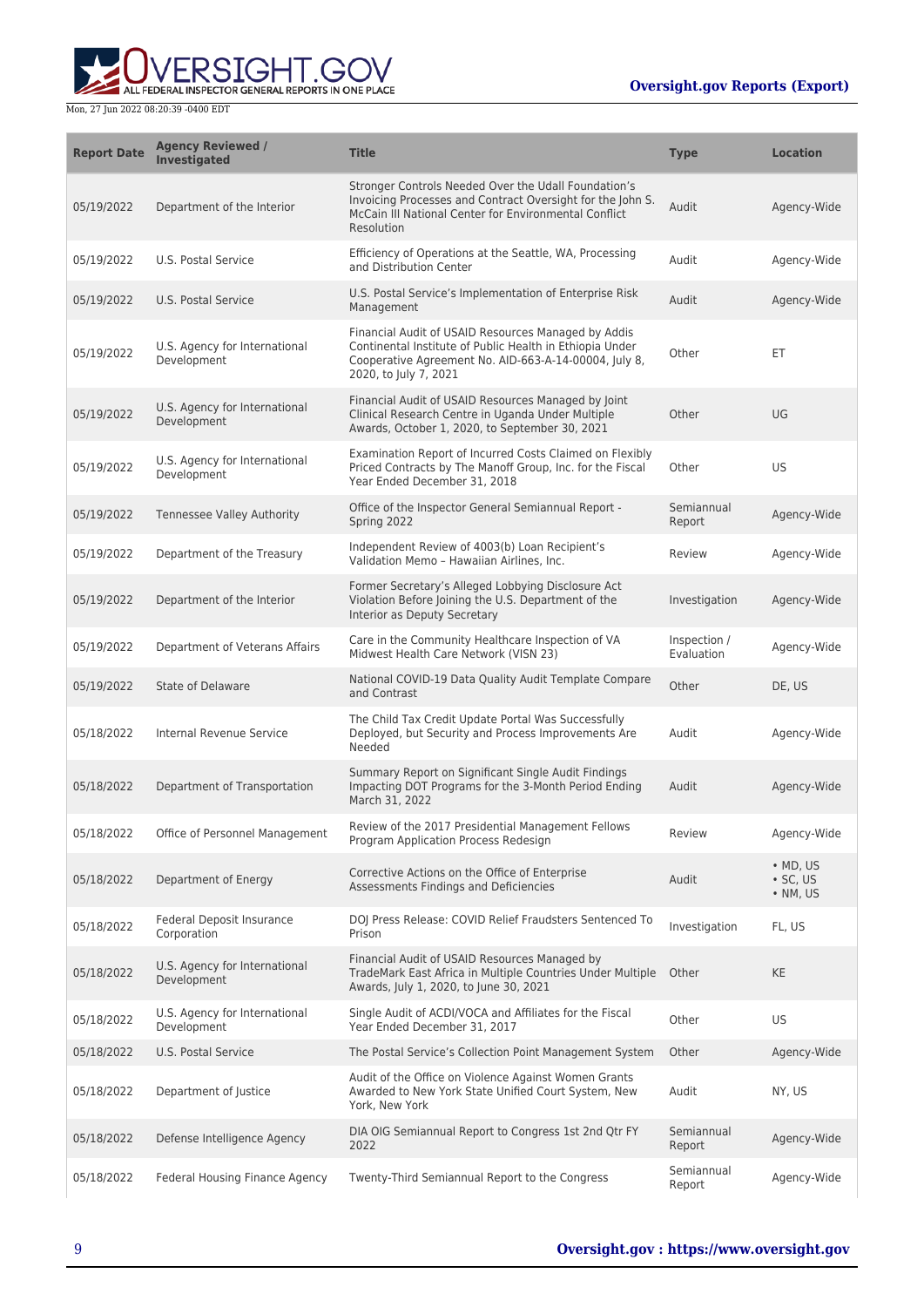

| <b>Report Date</b> | <b>Agency Reviewed /</b><br><b>Investigated</b>              | <b>Title</b>                                                                                                                                                                                                       | <b>Type</b>          | <b>Location</b> |
|--------------------|--------------------------------------------------------------|--------------------------------------------------------------------------------------------------------------------------------------------------------------------------------------------------------------------|----------------------|-----------------|
| 05/17/2022         | Architect of the Capitol                                     | Semiannual Report to The Congress                                                                                                                                                                                  | Semiannual<br>Report | Agency-Wide     |
| 05/17/2022         | <b>National Credit Union</b><br>Administration               | Semiannual Report to the Congress (October 1, 2021 -<br>March 31, 2022)                                                                                                                                            | Semiannual<br>Report | Agency-Wide     |
| 05/17/2022         | National Science Foundation                                  | Performance Audit of NFS's Compliance with the Payment<br>Integrity Information Act of 2019 for 2021                                                                                                               | Audit                | Agency-Wide     |
| 05/17/2022         | Federal Deposit Insurance<br>Corporation                     | DOJ Press Release: Hilo Man Pleads Guilty to Defrauding<br>Paycheck Protection and Disaster Loan Programs                                                                                                          | Investigation        | HI, US          |
| 05/17/2022         | Federal Deposit Insurance<br>Corporation                     | DOJ Press Release: Pennsylvania Man Charged with \$1.7<br>Million Paycheck Protection Program Loan Fraud Scheme                                                                                                    | Investigation        | NJ, US          |
| 05/17/2022         | U.S. Agency for International<br>Development                 | Financial Audit of USAID Resources Managed by Amhara<br>Development Association in Ethiopia Under Multiple<br>Awards, July 8, 2020, to July 7, 2021                                                                | Other                | ET.             |
| 05/17/2022         | Department of Defense                                        | Audit of North American Aerospace Defense Command<br>and U.S. Northern Command Use of Coronavirus Aid,<br>Relief, and Economic Security Act Funding                                                                | Audit                | Agency-Wide     |
| 05/17/2022         | Department of Justice                                        | Audit of the Executive Office for United States Attorneys<br>United States Attorneys' Virtual Office Network System<br>Pursuant to the Federal Information Security<br>Modernization Act of 2014, Fiscal Year 2021 | Audit                | Agency-Wide     |
| 05/17/2022         | Department of Justice                                        | Audit of the Office of Justice Programs Awards Made to the<br>Call to Freedom, Inc., Sioux Falls, South Dakota                                                                                                     | Audit                | SD, US          |
| 05/17/2022         | Department of Justice                                        | Audit of the Executive Office for United States Attorneys<br>Information Security Program Pursuant to the Federal<br>Information Security Modernization Act of 2014, Fiscal<br>Year 2021                           | Audit                | Agency-Wide     |
| 05/17/2022         | Department of the Treasury                                   | Overseas Contingency Operations - Summary of Work<br>Performed by the Department of the Treasury Related to<br>Terrorist Financing and Anti-Money Laundering for Second<br>Quarter Fiscal Year 2022                | Other                | Agency-Wide     |
| 05/17/2022         | <b>Small Business Administration</b>                         | Independent Auditors' Report on SBA's Fiscal Year 2021<br>Compliance with the Payment Integrity Information Act of<br>2019                                                                                         | Audit                | Agency-Wide     |
| 05/17/2022         | Smithsonian Institution                                      | Semiannual Report to Congress for the period ending<br>March 31, 2022                                                                                                                                              | Semiannual<br>Report | Agency-Wide     |
| 05/17/2022         | Environmental Protection Agency                              | The EPA Needs to Fully Address the OIG's 2018 Flint<br>Water Crisis Report Recommendations by Improving<br>Controls, Training, and Risk Assessments                                                                | Audit                | MI, US          |
| 05/16/2022         | U.S. International Development<br><b>Finance Corporation</b> | DFC OIG Spring FY 2022 Semi Annual Report to Congress                                                                                                                                                              | Semiannual<br>Report | Agency-Wide     |
| 05/16/2022         | U.S. Postal Service                                          | Mail Delivery, Customer Service, and Property Conditions<br>Reviews - Select Units, San Diego, CA Region                                                                                                           | Audit                | CA, US          |
| 05/16/2022         | AmeriCorps                                                   | Performance Audit of AmeriCorps' Compliance with the<br>Payment Integrity Information Act of 2019 (PIIA) for Fiscal<br><b>Year 2021</b>                                                                            | Audit                | Agency-Wide     |
| 05/13/2022         | <b>National Archives and Records</b><br>Administration       | Audit of NARA's Compliance with the Payment Integrity<br>Information Act of 2021 in FY 2021                                                                                                                        | Audit                | Agency-Wide     |
| 05/13/2022         | National Archives and Records<br>Administration              | Audit of NARA's Compliance with the Payment Integrity<br>Information Act of 2021 in FY 2021                                                                                                                        | Audit                | Agency-Wide     |
| 05/13/2022         | U.S. Agency for International<br>Development                 | Examination Report for University Research Co., LLC for<br>the Certified Final Indirect Cost Rate Proposals and<br>Related Books and Records for Reimbursement for the<br>Fiscal Year Ended September 30, 2018     | Other                | US              |
| 05/13/2022         | Department of Defense                                        | Lead Inspector General for Operation Freedom's Sentinel<br>and Operation Enduring Sentinel I Quarterly Report to the<br>United States Congress I January 1, 2022 - March 31,<br>2022                               | Review               | Agency-Wide     |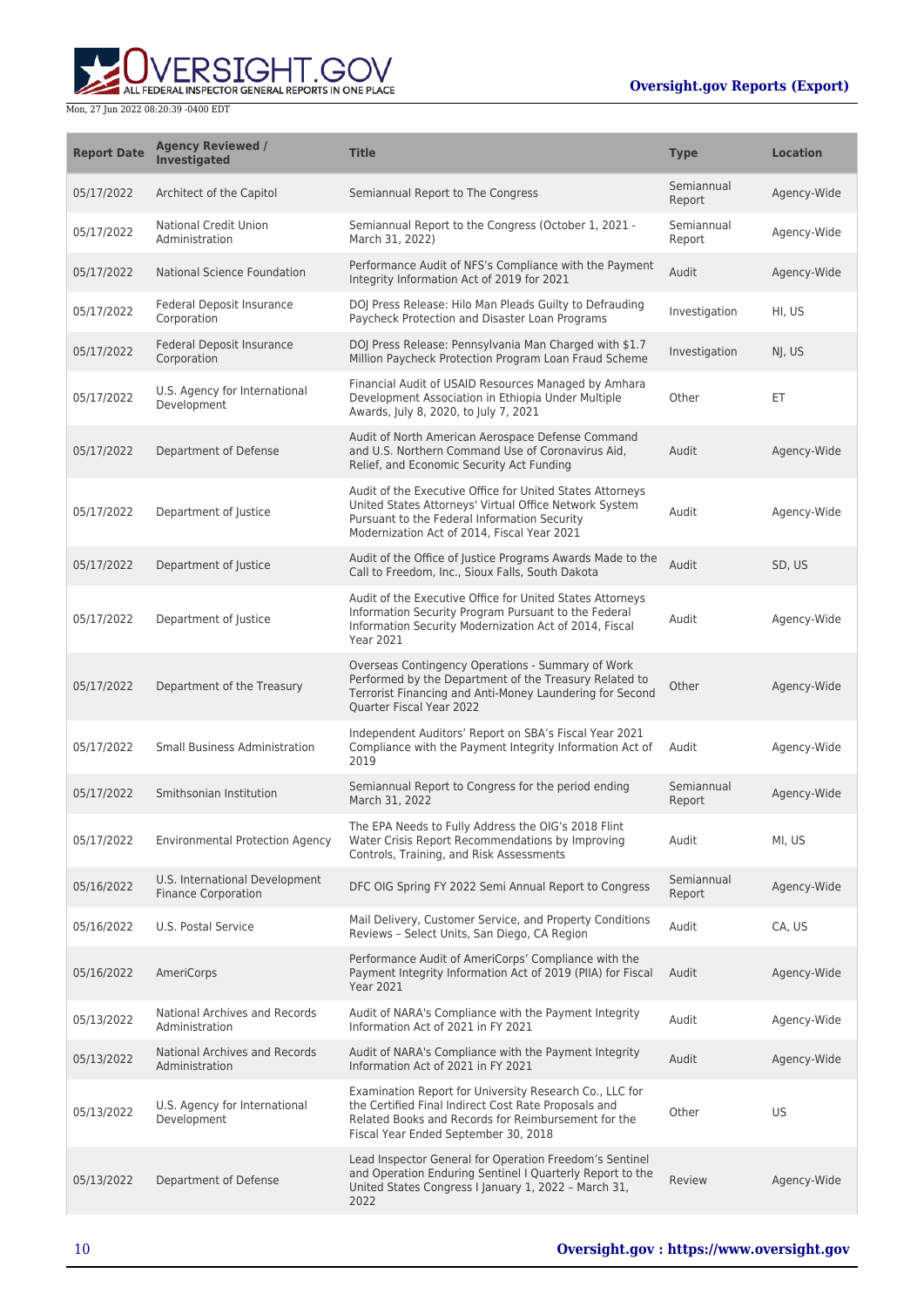**WERSIGHT.GOV** 

| <b>Report Date</b> | <b>Agency Reviewed /</b><br><b>Investigated</b>     | <b>Title</b>                                                                                                                                                                                                                                             | <b>Type</b>                | <b>Location</b> |
|--------------------|-----------------------------------------------------|----------------------------------------------------------------------------------------------------------------------------------------------------------------------------------------------------------------------------------------------------------|----------------------------|-----------------|
| 05/13/2022         | U.S. Postal Service                                 | San Francisco International Service Center Closure                                                                                                                                                                                                       | Audit                      | Agency-Wide     |
| 05/13/2022         | Federal Deposit Insurance<br>Corporation            | DOJ Press Release: Woman Convicted of Laundering Over<br>\$750,000 from Health Care Fraud Scheme                                                                                                                                                         | Investigation              | FL, US          |
| 05/13/2022         | Social Security Administration                      | The Social Security Administration's Mail Processing<br>During the COVID-19 Pandemic                                                                                                                                                                     | Audit                      | Agency-Wide     |
| 05/13/2022         | Department of Homeland Security                     | FEMA's Waiver Authority under the Disaster Recovery<br>Reform Act of 2018                                                                                                                                                                                | Audit                      | Agency-Wide     |
| 05/13/2022         | Department of Homeland Security                     | Lessons Learned from DHS' Employee COVID-19<br>Vaccination Initiative                                                                                                                                                                                    | Review                     | Agency-Wide     |
| 05/12/2022         | Department of the Interior                          | Summary: Alleged Criminal Conflict of Interest by Tribal<br>Official                                                                                                                                                                                     | Investigation              | Agency-Wide     |
| 05/12/2022         | Department of Veterans Affairs                      | Failure to Follow a Consult Process Resulting in<br>Undocumented Patient Care at the Chillicothe VA Medical<br>Center in Ohio                                                                                                                            | Inspection /<br>Evaluation | OH, US          |
| 05/12/2022         | Department of Veterans Affairs                      | Deficiencies in the Care of a Patient Who Died at the<br>Charlie Norwood VA Medical Center in Augusta, Georgia                                                                                                                                           | Inspection /<br>Evaluation | GA, US          |
| 05/12/2022         | Pension Benefit Guaranty<br>Corporation             | Evaluation of PBGC's Fiscal Year 2021 Compliance with<br>the Payment Integrity Information Act of 2019                                                                                                                                                   | Inspection /<br>Evaluation | Agency-Wide     |
| 05/12/2022         | Federal Housing Finance Agency                      | FHFA Did Not Always Follow its Procedures When<br>Reviewing the Enterprises' Draft SEC Filings, But Plans to<br><b>Take Corrective Action</b>                                                                                                            | Audit                      | Agency-Wide     |
| 05/12/2022         | Federal Labor Relations Authority                   | Follow-up on the 2021 Audit of FLRAs Compliance with the<br><b>DATA Act</b>                                                                                                                                                                              | Other                      | Agency-Wide     |
| 05/12/2022         | Peace Corps                                         | Review of the Peace Corps' Compliance with the Payment<br>Integrity Information Act for FY 2021                                                                                                                                                          | Review                     | Agency-Wide     |
| 05/11/2022         | Appalachian Regional Commission                     | Semiannual Report to Congress Oct 1, 2021 to Mar 31,<br>2022                                                                                                                                                                                             | Semiannual<br>Report       | Agency-Wide     |
| 05/11/2022         | Department of Defense                               | Management Advisory: Tracking of Follow-On Production<br>Other Transaction Agreements and Tracking and<br>Awarding of Experimental Purpose Other Transactions                                                                                            | Other                      | Agency-Wide     |
| 05/11/2022         | Corporation for Public<br>Broadcasting              | Audit of Community Service and Other Grants Awarded to<br>South Florida PBS, Inc. (SFPBS), Boynton Beach, Florida,<br>for the Period July 1, 2019 through June 30, 2021, Report<br>No. AST2204-2205                                                      | Audit                      | FL, US          |
| 05/11/2022         | U.S. Postal Service                                 | Efficiency of Operations at the Indianapolis, IN, Processing<br>and Distribution Center                                                                                                                                                                  | Audit                      | Agency-Wide     |
| 05/11/2022         | Amtrak (National Railroad<br>Passenger Corporation) | Governance: Business Case for Company's New Unified<br>Operations Program Needs to be Updated                                                                                                                                                            | Audit                      | Agency-Wide     |
| 05/11/2022         | <b>Federal Maritime Commission</b>                  | FY 2021 PIIA Compliance Report                                                                                                                                                                                                                           | Other                      | Agency-Wide     |
| 05/11/2022         | Social Security Administration                      | The Social Security Administration's Compliance with the<br>Payment Integrity Information Act of 2019 in Fiscal Year<br>2021                                                                                                                             | Audit                      | Agency-Wide     |
| 05/11/2022         | Department of Justice                               | Findings of Misconduct by a then Department of Justice<br>(DOJ) Office of the Inspector General (OIG) Employee for<br>Unauthorized Disclosure of Sensitive, Non-Public<br>Information to the Media, including Information from a<br>Draft DOJ OIG Report | Investigation              | Agency-Wide     |
| 05/10/2022         | U.S. Agency for International<br>Development        | Closeout Audit of the Schedule of Expenditures of Engicon<br>Company, Management Engineering Services Non-<br>Revenue Water Program in Jordan, Contract AID-278-<br>C-15-00005, January 1, 2019, to March 14, 2020                                       | Other                      | $ 0\rangle$     |
| 05/10/2022         | U.S. Agency for International<br>Development        | Financial Audit of The Producer-Owned Women<br>Enterprises Project in India Managed by Indus Tree Crafts<br><b>Foundation Under Cooperative Agreement</b><br>72038619CA00003, April 01, 2020 to March 31, 2021                                           | Other                      | IN              |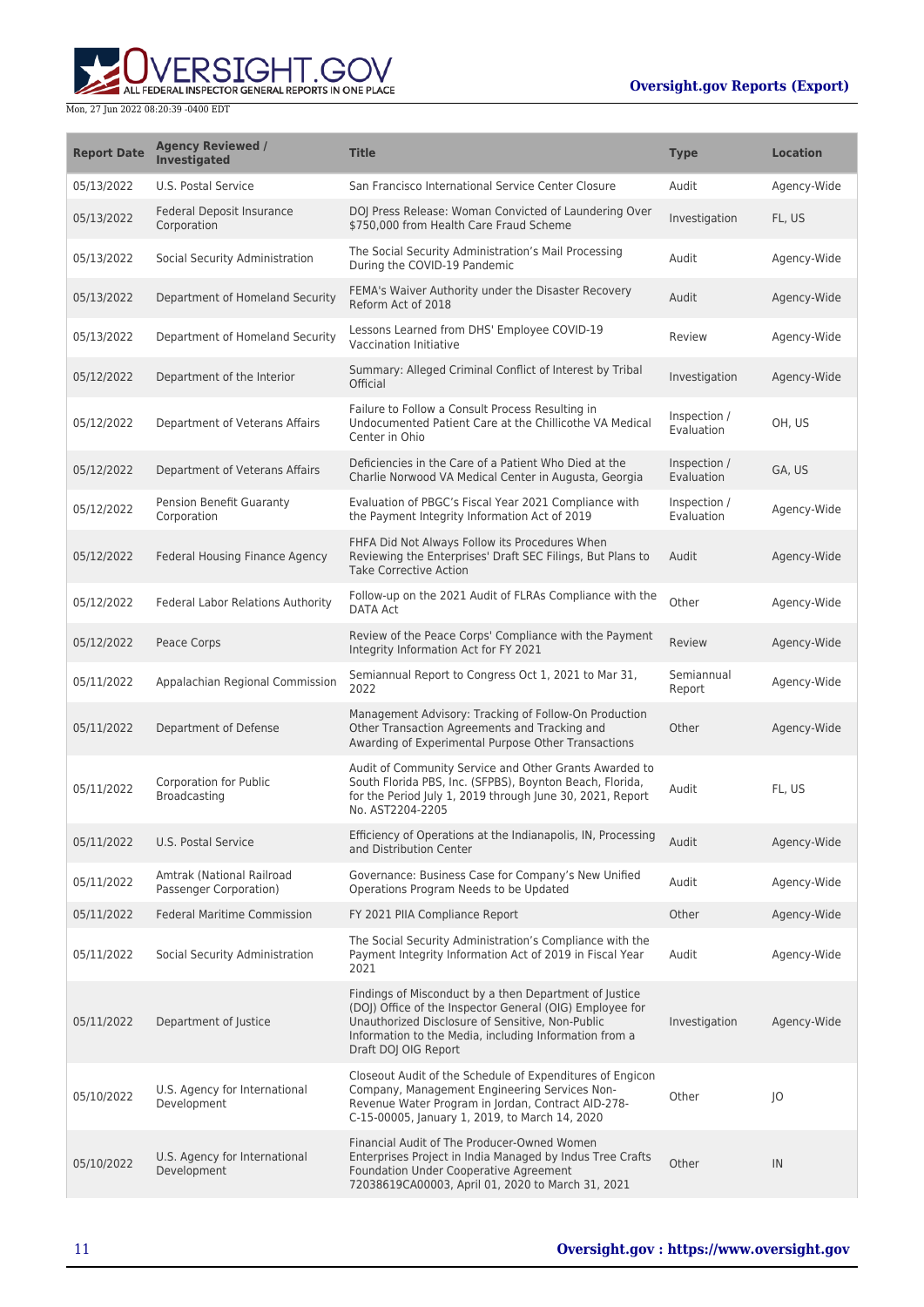

| <b>Report Date</b> | <b>Agency Reviewed /</b><br><b>Investigated</b> | <b>Title</b>                                                                                                                                                                                                                           | <b>Type</b>                | <b>Location</b> |
|--------------------|-------------------------------------------------|----------------------------------------------------------------------------------------------------------------------------------------------------------------------------------------------------------------------------------------|----------------------------|-----------------|
| 05/10/2022         | U.S. Agency for International<br>Development    | Financial Audit of Costs Incurred in Afghanistan by<br>Blumont Global Development, Inc. Under the Conflict<br>Mitigation Assistance for Civilians Program, Cooperative<br>Agreement No. 72030618CA00005, June 1 to October 31,<br>2020 | Other                      | AF              |
| 05/10/2022         | U.S. Agency for International<br>Development    | Financial Audit of USAID Resources Managed by Tanzania<br>Health Promotion Support Under Multiple Agreements,<br>October 1, 2020, to September 30, 2021                                                                                | Other                      | TZ              |
| 05/10/2022         | U.S. Agency for International<br>Development    | Financial Audit of USAID Resources Managed by University<br>of Nairobi Enterprises and Services Limited in Kenya<br>Under Cooperative Agreement AID-615-A-16-00013, July<br>1, 2020, to June 30, 2021                                  | Other                      | KE              |
| 05/10/2022         | U.S. Postal Service                             | Workplace Environment Tracking (WETS) User Access                                                                                                                                                                                      | Audit                      | Agency-Wide     |
| 05/10/2022         | Department of Defense                           | Evaluation of the Air Force Selection Process for the<br>Permanent Location of the U.S. Space Command<br>Headquarters                                                                                                                  | Inspection /<br>Evaluation | Agency-Wide     |
| 05/10/2022         | Department of Defense                           | Evaluation of Department of Defense Efforts to Address<br>Ideological Extremism Within the Armed Forces                                                                                                                                | Inspection /<br>Evaluation | Agency-Wide     |
| 05/10/2022         | Department of Defense                           | Management Advisory: The DoD's Compliance With the<br>Cybersecurity Information Sharing Act of 2015                                                                                                                                    | Other                      | Agency-Wide     |
| 05/10/2022         | Department of State                             | Review of Department of State Evacuations from Wuhan,<br>China in Response to COVID-19                                                                                                                                                 | Inspection /<br>Evaluation | <b>CN</b>       |
| 05/10/2022         | Department of Veterans Affairs                  | The Veterans Health Administration Needs to Do More to<br>Promote Emotional Well-Being Supports Amid the<br>COVID-19 Pandemic                                                                                                          | Review                     | Agency-Wide     |
| 05/09/2022         | <b>General Services Administration</b>          | Audit of PBS's Approval Process for Minor Repair and<br><b>Alteration Projects</b>                                                                                                                                                     | Audit                      | Agency-Wide     |
| 05/09/2022         | <b>Federal Election Commission</b>              | FEC OIG FY21 PIIA Annual Report                                                                                                                                                                                                        | Review                     | Agency-Wide     |
| 05/09/2022         | <b>Nuclear Regulatory Commission</b>            | Audit of the NRC's Process for Licensing Emerging Medical<br>Technologies                                                                                                                                                              | Audit                      | Agency-Wide     |
| 05/09/2022         | Federal Deposit Insurance<br>Corporation        | DOJ Press Release: Sacramento Man Pleads Guilty to<br>COVID-19 Relief Fraud, Embezzlement, and<br><b>Unemployment Fraud</b>                                                                                                            | Investigation              | CA, US          |
| 05/09/2022         | Department of State                             | Inspection of Embassy Sofia, Bulgaria                                                                                                                                                                                                  | Inspection /<br>Evaluation | <b>BG</b>       |
| 05/06/2022         | Internal Revenue Service                        | Programs Susceptible to Improper Payments Are Not<br>Adequately Assessed and Reported                                                                                                                                                  | Audit                      | Agency-Wide     |
| 05/06/2022         | <b>Internal Revenue Service</b>                 | Trends in Compliance Activities Through Fiscal Year 2020                                                                                                                                                                               | Audit                      | Agency-Wide     |
| 05/06/2022         | Department of Energy                            | Followup on Issues Management at the Los Alamos<br>National Laboratory                                                                                                                                                                 | Audit                      | NM. US          |
| 05/06/2022         | Department of Energy                            | Followup on Issues Management at the Los Alamos<br>National Laboratory                                                                                                                                                                 | Audit                      | NM, US          |
| 05/06/2022         | National Science Foundation                     | Performance Audit of Incurred Costs - University of Idaho                                                                                                                                                                              | Audit                      | ID, US          |
| 05/06/2022         | U.S. Agency for International<br>Development    | Financial Audit of USAID Resources Managed by African<br>Parks Network in Multiple Countries Under Multiple<br>Awards, January 1 to December 31, 2020                                                                                  | Other                      | CD              |
| 05/06/2022         | U.S. Agency for International<br>Development    | Financial Audit of USAID Resources Managed by African<br>Parks Network in Multiple Countries Under Multiple<br>Awards, June 18, 2018, to December 31, 2019                                                                             | Other                      | CD              |
| 05/06/2022         | Department of State                             | Audit of the Department of State Management and<br>Monitoring of Federal Assistance Awards to For-Profit<br>Organizations                                                                                                              | Audit                      | Agency-Wide     |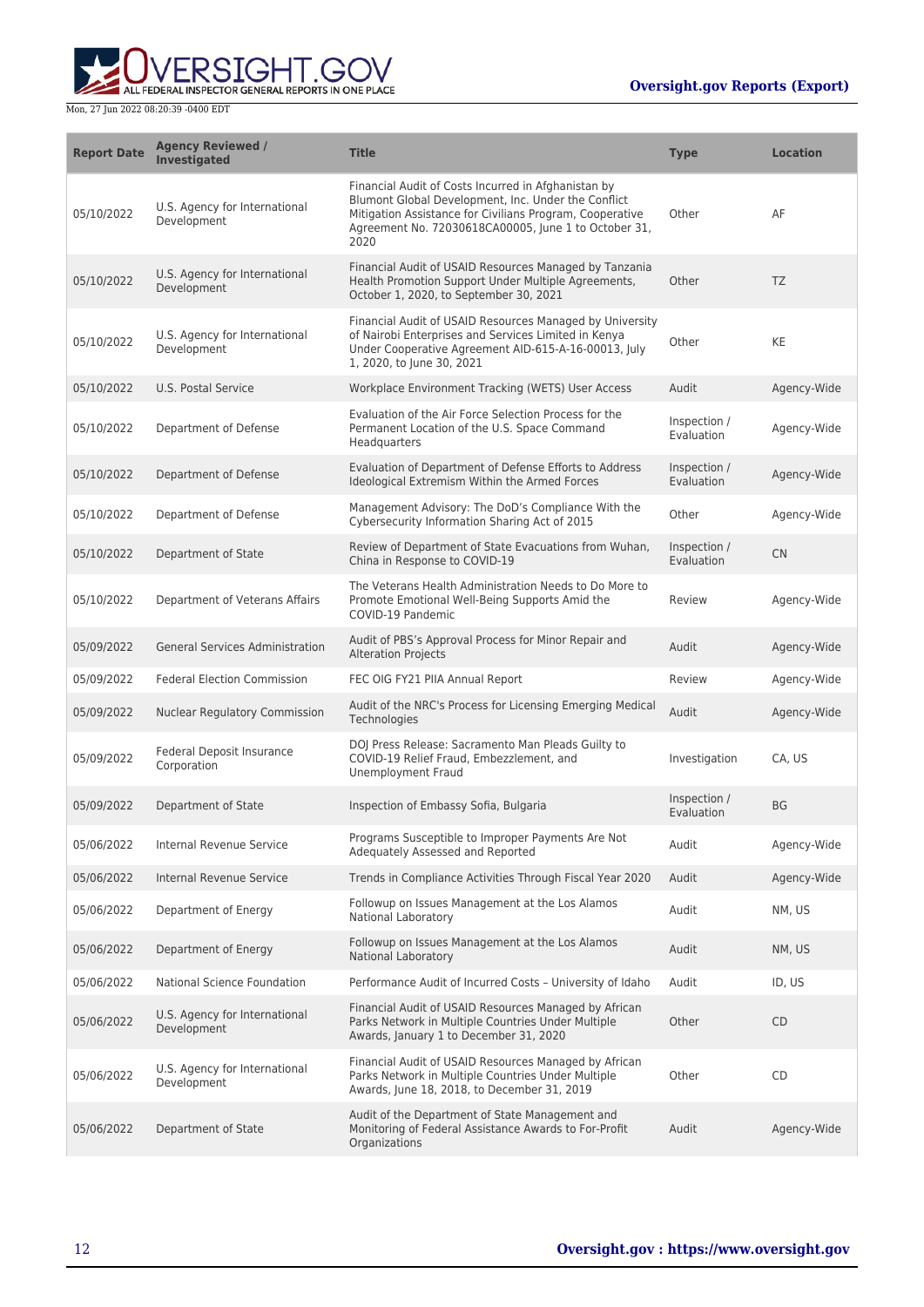



| <b>Report Date</b> | <b>Agency Reviewed /</b><br><b>Investigated</b>                                                  | <b>Title</b>                                                                                                                                              | <b>Type</b>                | <b>Location</b>                                                                                                                                                                                    |
|--------------------|--------------------------------------------------------------------------------------------------|-----------------------------------------------------------------------------------------------------------------------------------------------------------|----------------------------|----------------------------------------------------------------------------------------------------------------------------------------------------------------------------------------------------|
| 05/05/2022         | Department of Veterans Affairs                                                                   | Comprehensive Healthcare Inspection of the Northport VA<br>Medical Center in New York                                                                     | Inspection /<br>Evaluation | $\bullet$ NY, US<br>$\cdot$ US<br>$\cdot$ US<br>$\cdot$ US<br>$\cdot$ US<br>$\cdot$ US                                                                                                             |
| 05/05/2022         | Department of Defense                                                                            | Management Advisory: DoD Health Care Provider<br>Concerns Regarding the Access to Complete and Accurate<br><b>Electronic Health Records</b>               | Other                      | Agency-Wide                                                                                                                                                                                        |
| 05/05/2022         | Department of Defense                                                                            | Audit of U.S. Indo-Pacific Command's Execution of<br>Coronavirus Aid, Relief, and Economic Security Act<br>Funding                                        | Audit                      | Agency-Wide                                                                                                                                                                                        |
| 05/05/2022         | Department of Defense                                                                            | Joint Audit of the Department of Defense and the<br>Department of Veterans Affairs Efforts to Achieve<br>Electronic Health Record System Interoperability | Audit                      | Agency-Wide                                                                                                                                                                                        |
| 05/05/2022         | U.S. Postal Service                                                                              | Mitigation of Findings Identified During Assessment and<br><b>Authorization Process</b>                                                                   | Other                      | Agency-Wide                                                                                                                                                                                        |
| 05/05/2022         | U.S. Postal Service                                                                              | Retail Systems Continuity of Operations                                                                                                                   | Audit                      | Agency-Wide                                                                                                                                                                                        |
| 05/05/2022         | Department of Veterans Affairs                                                                   | Comprehensive Healthcare Inspection of the VA New<br>Jersey Health Care System in East Orange                                                             | Review                     | $\cdot$ NJ, US<br>$\cdot$ NJ, US<br>$\cdot$ NJ, US<br>$\cdot$ NJ, US<br>$\cdot$ NJ, US<br>$\cdot$ NJ, US<br>$\cdot$ NJ, US<br>$\cdot$ NJ, US<br>$\cdot$ NJ, US<br>$\cdot$ NJ, US<br>$\cdot$ NJ, US |
| 05/05/2022         | Department of Justice                                                                            | Audit of the Office of Community Oriented Policing<br>Services Anti-Heroin Task Force Program                                                             | Audit                      | Agency-Wide                                                                                                                                                                                        |
| 05/04/2022         | Department of Veterans Affairs                                                                   | Purchases of Smartphones and Tablets for Veterans' Use<br>during the COVID-19 Pandemic                                                                    | Review                     | Agency-Wide                                                                                                                                                                                        |
| 05/04/2022         | Internal Revenue Service                                                                         | A Service-Wide Strategy Is Needed to Address Challenges<br>Limiting Growth in Business Tax Return Electronic Filing                                       | Audit                      | Agency-Wide                                                                                                                                                                                        |
| 05/04/2022         | Social Security Administration                                                                   | Follow-up on Deceased Beneficiaries and Recipients with<br>No Death Information on the Numident                                                           | Audit                      | Agency-Wide                                                                                                                                                                                        |
| 05/04/2022         | U.S. Agency for International<br>Development                                                     | Single Audit of Winrock International Institute for<br>Agricultural Development Combined for the Year Ended<br>2016                                       | Other                      | <b>US</b>                                                                                                                                                                                          |
| 05/04/2022         | Architect of the Capitol                                                                         | Contractors and Sub Contractors Marked Up Costs and<br>Intentionally Renamed Unallowable Line Items                                                       | Investigation              | DC, US                                                                                                                                                                                             |
| 05/04/2022         | Department of Veterans Affairs                                                                   | Comprehensive Healthcare Inspection of the VA Finger<br>Lakes Healthcare System in Bath, New York                                                         | Inspection /<br>Evaluation | $\bullet$ NY, US<br>• NY, US<br>• NY, US<br>• NY, US<br>$\bullet$ NY, US<br>$\bullet$ NY, US<br>$\bullet$ NY, US<br>• Agency-Wide                                                                  |
| 05/04/2022         | U.S. Postal Service                                                                              | Transfer of Mail Processing Operations from Selected<br><b>Facilities</b>                                                                                 | Audit                      | Agency-Wide                                                                                                                                                                                        |
| 05/04/2022         | Social Security Administration                                                                   | Single Audit of the State of Texas for the Fiscal Year<br>Ended August 31, 2021                                                                           | Audit                      | Agency-Wide                                                                                                                                                                                        |
| 05/04/2022         | Committee for Purchase From<br>People Who Are Blind or Severely<br>Disabled (AbilityOne Program) | FY2020 and 2021 Risk Assessment of the Commission's<br>Government Charge Card                                                                             | Review                     | Agency-Wide                                                                                                                                                                                        |
| 05/04/2022         | Committee for Purchase From<br>People Who Are Blind or Severely<br>Disabled (AbilityOne Program) | Quarterly Audit Recommendation Status Report (2nd<br>Quarter, FY2022)                                                                                     | Other                      | Agency-Wide                                                                                                                                                                                        |